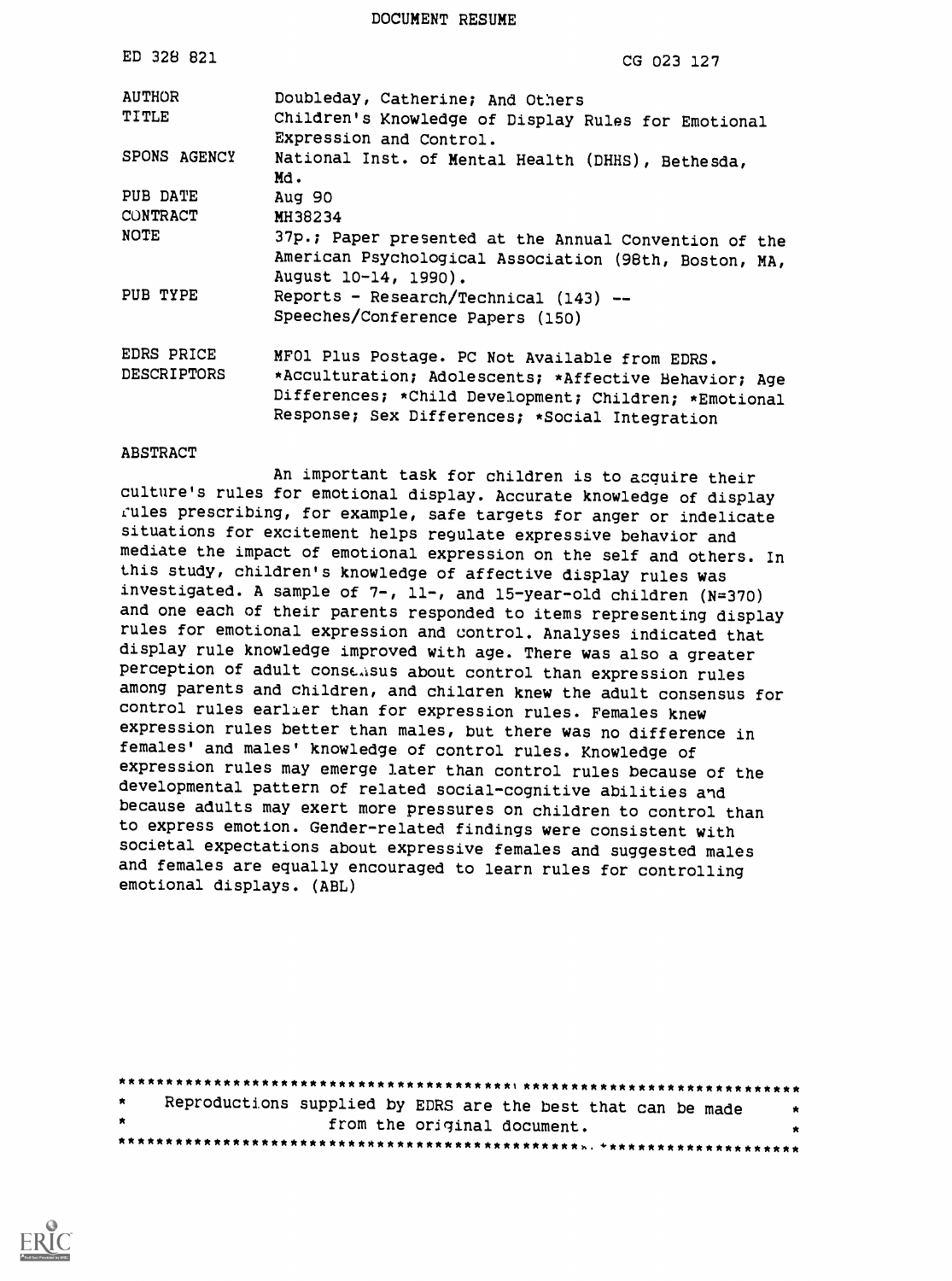$\blacklozenge$ 

 $\bullet$ 

# CHILDREN'S KNOWLEDGE OF DISPLAY RULES FOR EMOTIONAL EXPRESSION AND CONTROL Catherine Doubleday, Peter Kovaric, and Aimee Dorr University of California, Los Angeles

Running Head: Children's Knowledge of Display Rules

CG02312

U.S. DEPARTMENT OF EDUCATION<br>Office of Educational Research and Improvement EDUCATIONAL RESOURCES INFORMATION<br>CENTER (ERIC)

C This document has been reproduced as<br>- received from the person or organization<br>- originaling it

Minor changes have been made to improve<br>reproduction quality

 $\bullet$ Points of view or opinions slated in this docu ment do not necessarily represent official OE RI position or policy

'PERMISSION TO REPRODUCE THIS MATERIAL IN MICROFICHE ONLY HAS BEEN GRANTED BY

 $\mathbf{r}$ 

Catherine Doubleday

TO THE EDUCATIONAL RESOURCES INFORMATION CENTER (ERIC)"

 $\mathbf{C}$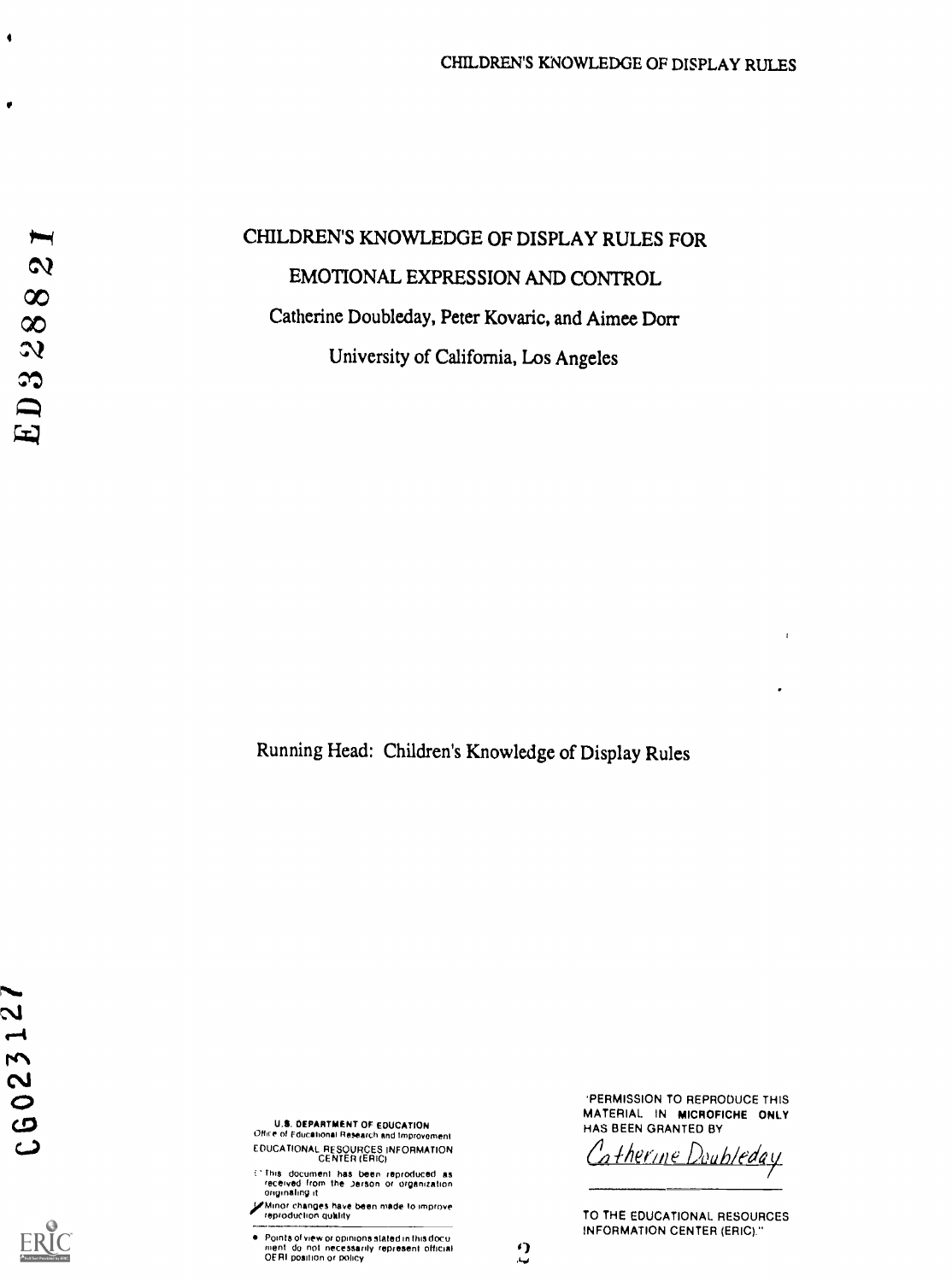# Acknowledgements

This research was supported by grant number MH38234 from the National Institute of Mental Health. For their friendly participation, we thank the students, parents, teachers, staff, and administrators of 42 Southern California schools where the research was conducted. We also acknowledge the excellent research assistance of 22 undergraduate and graduate students at UCLA. Requests for reprints may be sent to authors Doubleday, Kovaric, or Dorr at the University of California, Graduate School of Education, 405 Hilgard Avenue, Los Angeles, 90024-1521.

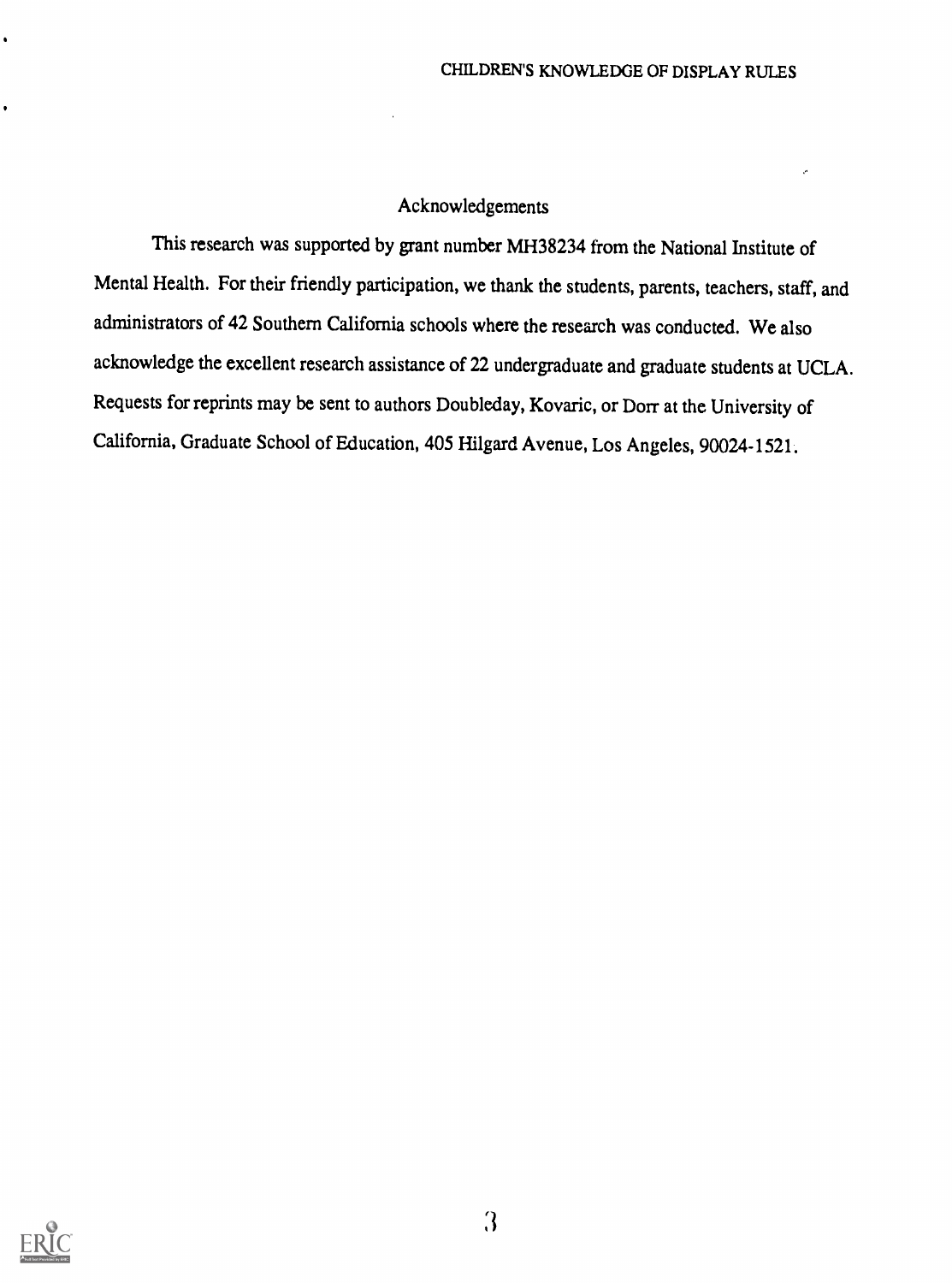# **Abstract**

Children's knowledge of affective display rules was investigated. A sample of 370 7-, 11- , and 15-year-old children and one each of their parents responded to items representing display rules for emotional expression and control. Analyses indicated that display rule knowledge improved with age. There was also a greater perception of adult consensus about control than expression rules among parents and children, and children knew the adult consensus for control rules earlier than for expression rules. Females knew expression rules better than males, but there was no difference in females' and males' knowledge of control rules. Knowledge of expression rules may emerge later than control rules because of the developmental pattern of related socialcognitive abilities and because adults may exert more pressure on children to control than express emotion. Gender-related findings were consistent with societal expectations about expressive females and suggested males and females are equally encouraged to learn rules for controlling emotional displays.

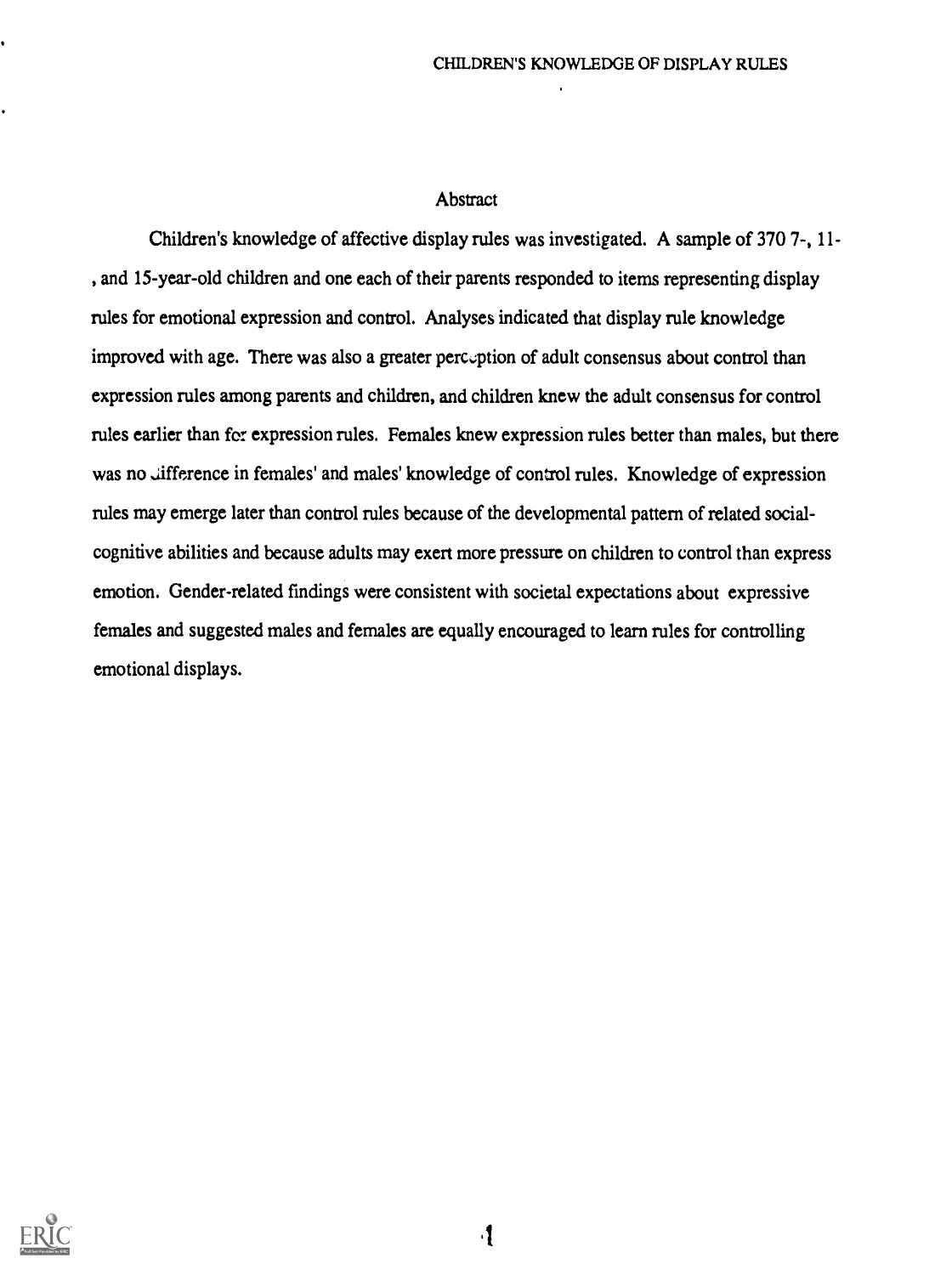# CHILDREN'S KNOWLEDGE OF DISPLAY RULES FOR EMOTIONAL EXPRESSION AND CONTROL

# Introduction

An important task for children is to acquire their culture's rules for emotional display. Accurate knowledge of display rules prescribing, for example, safe targets for anger or indelicate situations for excitement helps regulate expressive behavior and mediate the impact of emotional expression on the self and others (Cole, 1985; Gnepp & Hess, 1986; Saarni, 1982; Shennum & Bugental, 1982; Zivin, 1986). Developmental delay in learning or failure to learn display rules adequately has been linked to loss of face or self-esteem (Saarni, 1979; Strayer, 1986), intrapsychic or emotional maladjustment (Saarni, 1982; Taylor & Harris, 1984), and the compromising of social relationships or standards for social behavior (Gnepp & Hess, 1986).

Newer theories allowing socialization (Lewis & Michalson, 1983; Lewis & Saarni, 1985) as well as biological influences (Tomkins, 1979; Izard, 1977; Zivin, 1986) on emotional development support the affective display rule construct. First described by Ekman and Friesen (1969), display rules may now be the most readily agreed upon concept among developmental emotion theorists of either persuasion (Zivin, 1986). However, the number of relevant empirical studies is rather small. The present study aims to further understanding of children's display rule knowledge by investigating the types of rules that are learned at different ages by boys and girls and the contexts for such learning.

Developrlental research on display rules includes cross-cultural studies demonstrating group differences in affective regulation (e.g., Harkness & Super, 1985; Lutz, 1985; Matsum to & Ekman, 1989) and studies showing a developmental progression in children's knowledge, reasoning about, and use of a few, individual display rules (Cole, 1985, 1986; Saarni, 1979, 1982, 1984; Strayer, 1985; Taylor & Harris, 1984). Generally, the latter research has focused on rules for controlling disappointment when receiving an age-inappropriate gift and has demonstrated age-related decreases in negative affective displays and increases in incidences of spontaneous references to and complexity of reasoning about display rules among children three to 10 years of



1

 $\zeta$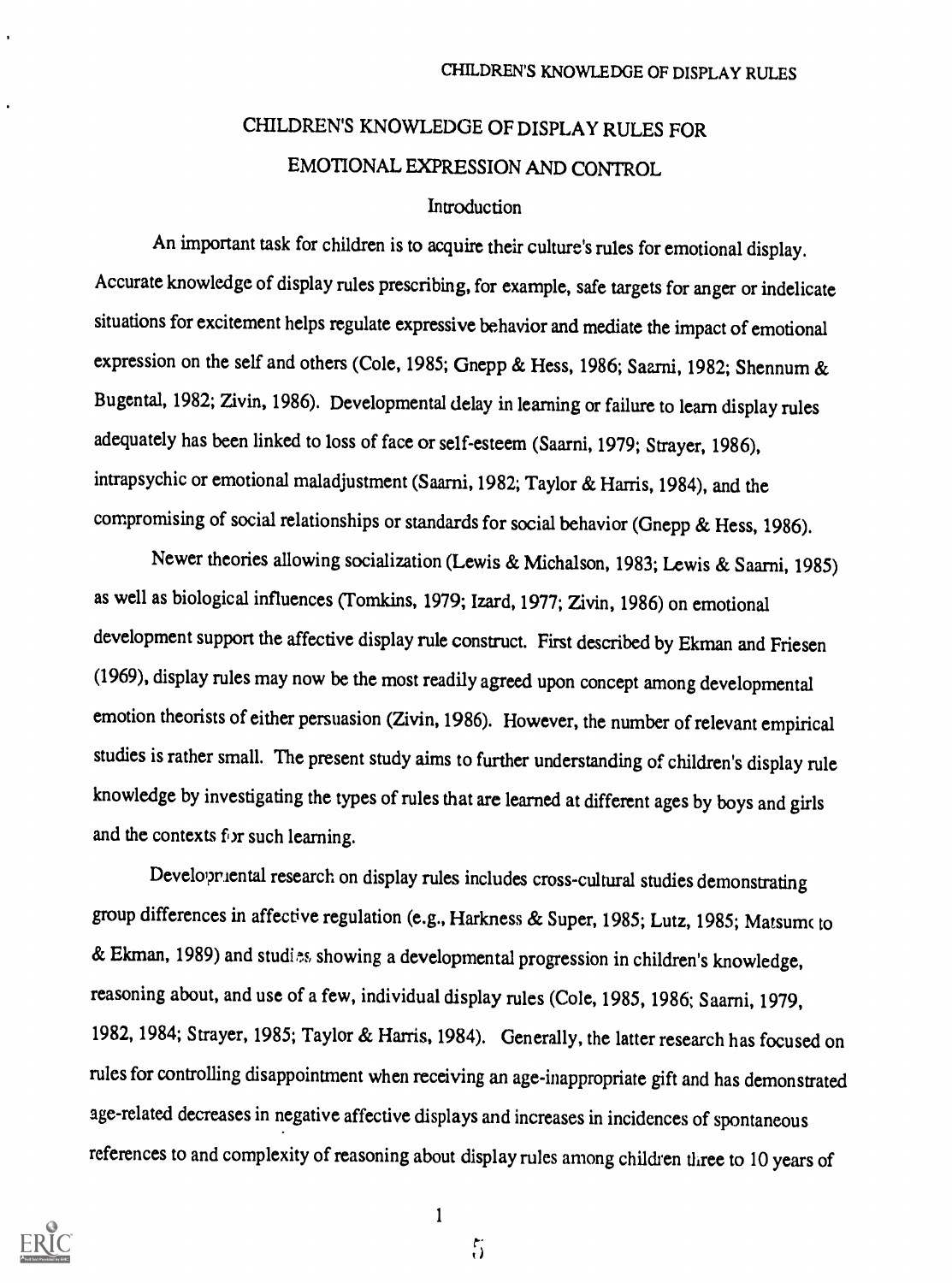age. Harris, Olthof, and Terwogt (1981) concluded that there is a marked shift in children's knowledge of emotion, including the regulation or control of emotion, between six and 11 years, but not thereafter. Gnepp and Hess (1986) also reported little increase in children's understanding of display rules between 10 and 15 years of age. However, these are the only two such studies we know of which include adolescents, suggesting the issue of whether emotion knowledge progresses past middle childhood is still open to question. In this study of 7-, 11-, and 15-yearolds, we expected a linear increase with age in children's knowledge of display rules.

There has been some effort by researchers to go beyond the study of a few, individual display rules to the conceptualization and investigation of different types of rules. Such studies have focused on the development of knowledge and usage of rules for controlling displays of positive versus negative affect (Shennum & Bugental, 1982), rules for verbal versus facial displays of emotion (Gnepp & Hess, 1986; Shennum & Bugental, 1982), and rules for controlling emotions for prosocial versus self-protective motives (Gnepp & Hess, 1986; Saarni, 1979). Research about display rule types has generally shown that, when asked, children can control displays of negative affect before those of positive affect and facial displays of emotion earlier than verbal displays (Shennum & Bugental, 1982). However, children learn when to apply verbal display rules before they learn when to apply facial display rules (Gnepp & Hess, 1986). Conflicting results involving display rules controlling emotions for prosocial versus self-protective motives have also been found. Gnepp and Hess (1986) reported earlier understanding of prosocial rules protecting others and Saarni (1979) found that knowledge of self-protective rules emerged first.

Studies of the developmental patterns associated with acquisition of different display rule types are a promising approach to the investigation of children's display rule knowledge. Such research offers a way of uncovering socialization priorities and processes that operate in this area of development and may suggest the types of social-cognitive abilities that are necessary for display rule acquisition. Age-related knowledge patterns of contrasting display rules types could elucidate which rules children are encouraged by adults to know and/or which rules are possible



2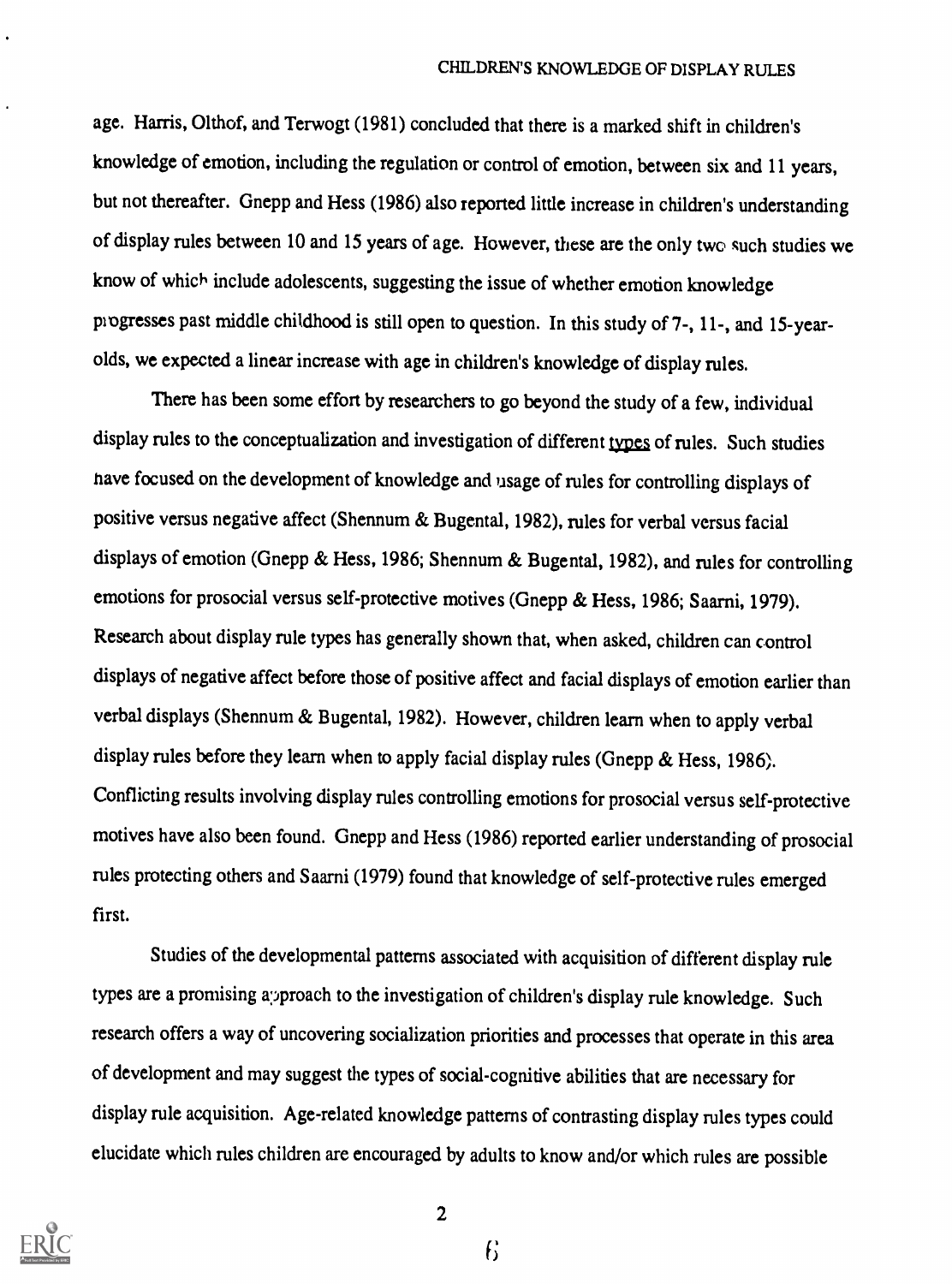for children to know at different ages. Deficits in display rule knowledge might be related to adults' values and practices regarding their children's expressive behavior and the profile of socialcognitive abilities available at any age to uncover what social conditions and cognitions must be operative for specific types of display rules to be acquired.

One of the limitations of the existing research on children's knowledge of display rule types is that it has focused rather exclusively on rules about controlling, but not expressing emotion (Cole, 1985; Saarni & Harris, 1989; Strayer, 1985). Meanwhile no theoretical argument has been advanced suggesting that emotional control but not veridical expression of emotion is socially regulated. In the present study, we sought to remedy this situation by examining whether rules for expressing true feelings are as ecologically valid as rules for controlling (i.e., masking or dissimulating) feelings. We predicted that rules for both emotional expression and control would be recognized by children and adults, although perceived societal consensus about rules for emotional control would be greater than for emotional expression. It is our surmise, and no data we know of suggest otherwise, that socialization practices have only recently encouraged children to express how they really feel, while pressures for children to control their emotions (i.e., to be seen and not heard) are probably as old as childrearing itself. Emotional expression occurs spontaneously from infancy, and the first order of socialization business may be to influence the control of emotional displays. Later interest may turn to how genuine emotion can be expressed in socially appropriate ways. We expected that this relatively recent historical shift in interest in children's expressing their feelings would lead to less perceived consensus about the rules for emotional expression as compared to those for emotional control. Further, we predicted that display rules for emotional control would be learned earlier than those for emotional expression. Less societal consensus for expression than control rules could lead to lack of clarity about which expression rules should be or how important expression rules are to be learned relative to control rules.

No research on display rules has particularly focused on the issue of gender differences in display rule acquisition, although almost all such studies have included analyses by gender. The



3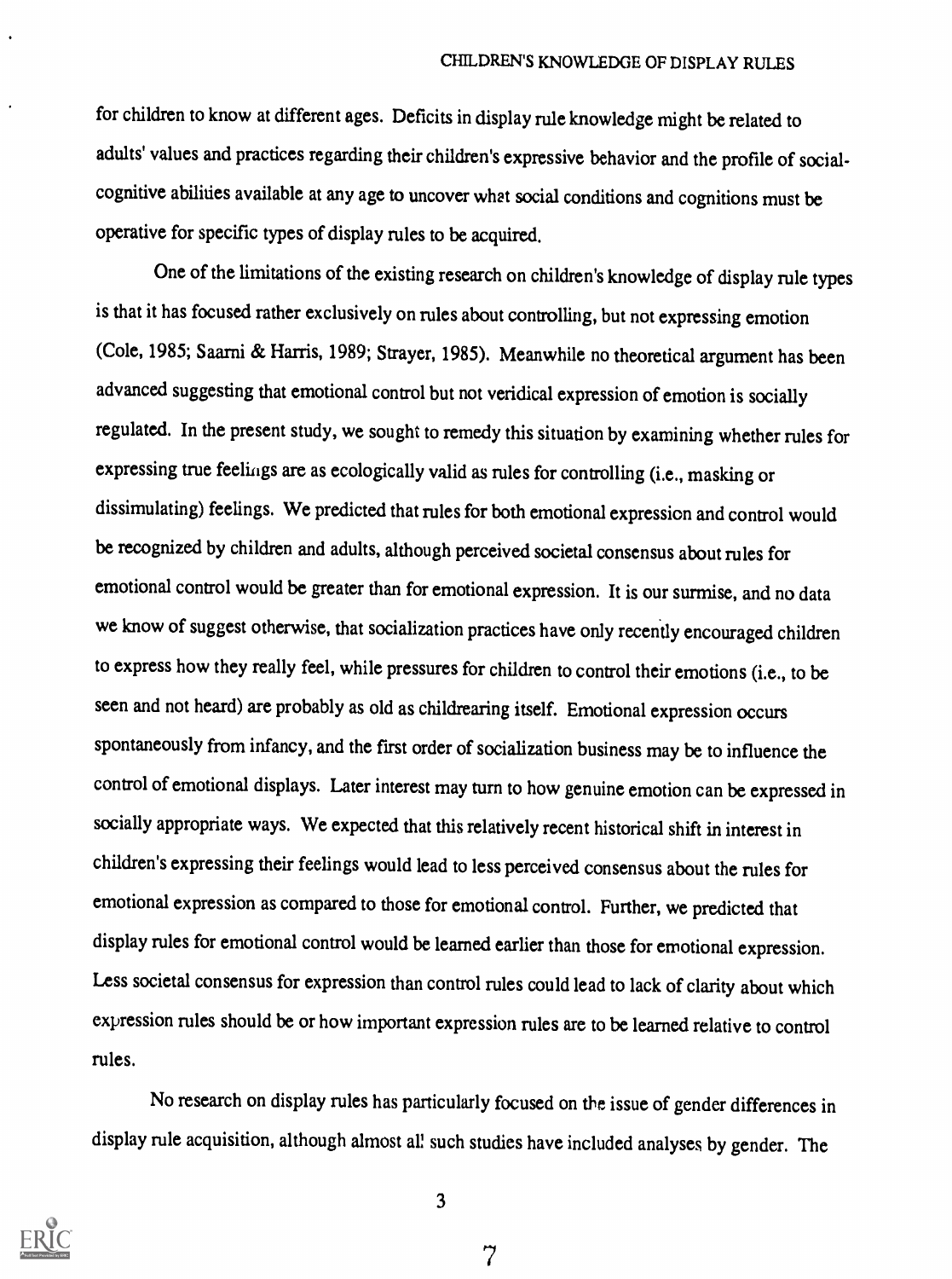findings generally reveal that, while there are no gender differences in understanding of display rule usage (Saarni, 1979), there are gender differences in actual implementation of some display rules by preschool age. Cole (1985) found that, among children three to nine years of age, females attempt to control the display of negative emotion with positive displays more so than males. Maccoby (1990) also reports differences in interactive styles among boys and girls, particularly when children play in same-sex groups, that suggest greater implementation of display rules controlling direct emotional expression among girls than boys.

Saarni (1982) concludes that gender differences in display rule usage may well involve situational constraints, i.e., boys or girls may regulate their expressive behavior more or in different ways depending on the situation. Brody (1985) concurs that girls and boys may control emotional displays somewhat differently, particularly for specific emotions. For example, Shennum and Bugental (1982) reported that boys learn facial inhibition of negative affect to a greater extent than girls, with boys providing a very close fit to their baseline neutral expressive behavior by ages 10 to 12 in situations where they are likely to experience negative affect. However, Saarni (1982) found a more prevalent dissimulation of negative affect among girls than boys, with girls substituting positive displays of niceness, pleasantness, and agreeableness for negative affect such as anger.

The findings for gender differences in display rule usage suggest that girls and boys may have differential knowledge of rules for controlling emotional displays, depending on the controlling strategy advocated by the rules. Or, alternatively, there may be no gender differences in knowledge of control rules, despite gender differences in display rule usage, given the lack of knowledge differences in previous research on display rules with boys and girls. We expected that previous findings of differential usage were probably not due to differential knowledge of control rules among girls and boys. Boys and girls should know control rules equally well because these rules are socialized early and forcefully for both genders.

The formulation of an hypothesis for gender differences in children's knowledge of expression rules was made in the absence of research on children's knowledge or use of display



4

 $S$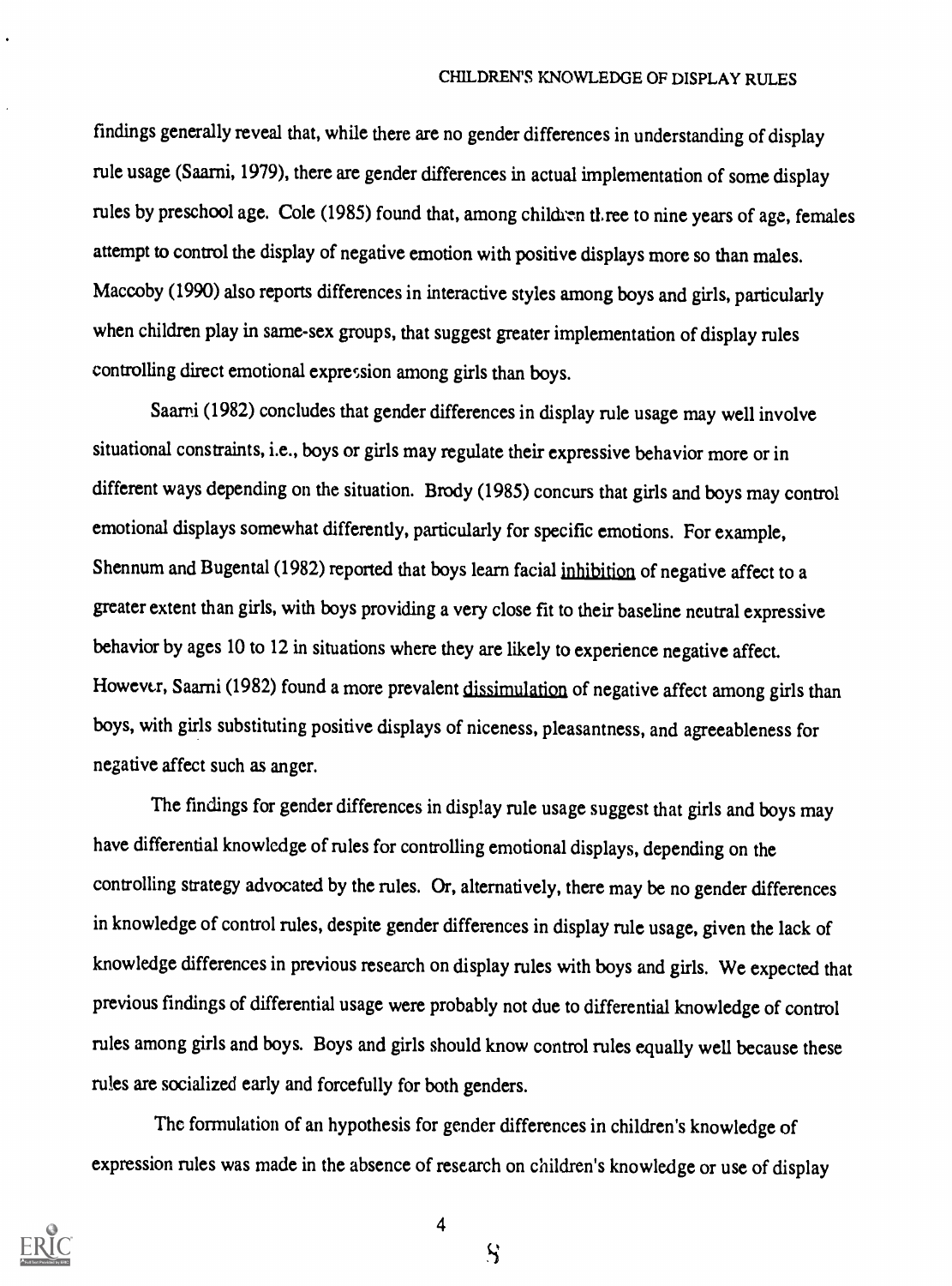rules advocating veridical emotional expression. There is, however, some related evidence of gender differences in expressive behavior among adults showing that females are better decoders and encoders of nonverbal affective expressions than males(Brody, 1985; Hall, 1979; Rosenthal  $&$  E  $\mathcal{L}$  Paulo, 1979). Explanations for such male and female differences have not been very compelling (Babchuk, Hames, & Thompson, 1985; Ganong & Coleman, 1985; Hall, 1979; Francis, Lombardo, & Simon, 1987; Noller, 1986; Rosenthal & DePaulo, 1979) and have recently been assailed as more reflective of cultural views of emotion and women than actual gender differences (Lutz, 1990). However, traditional gender stereotypes would also suggest that females are generally socialized to attend to the emotional expressions of others more assiduously than males, leading to our prediction, in this study, that girls would know expression rules better than boys.

In our search of the existing empirical base on display rules, we were impressed that only a very few studies related to processes or contexts for display rule acquisition were to be found, and these of infants or college students but not school-aged children. Balswick and Avertt (1977) and Malatesta and Haviland (1982) found positive relationships between the expressiveness of parents and college students and mothers and infants, respectively. Halberstadt (1984, 1986) also showed that family styles of emotional expression have a differential effect on college students' nonverbal communication styles and skills. She concluded that the influence of family socialization on the developing emotional expression of family members has a lasting impact. We concur that the family is probably a primary source of learning about rules for emotional expression and control and predicted, in this study, that children's knowledge of display rules should be more similar to that of their parents than a group of unrelated adults.

The purpose of the present study was to increase understanding about children's knowledge of display rules in several ways. First, an attempt was made to add to existing work that has so far emphasized rules about control or dissimulation rather than expression of genuine emotion. Children's and adults' schemes for categorizing a relatively large number of dimensionally varied display rules were identified, thereby assessing the ecological validity of rules



5

 $\Omega$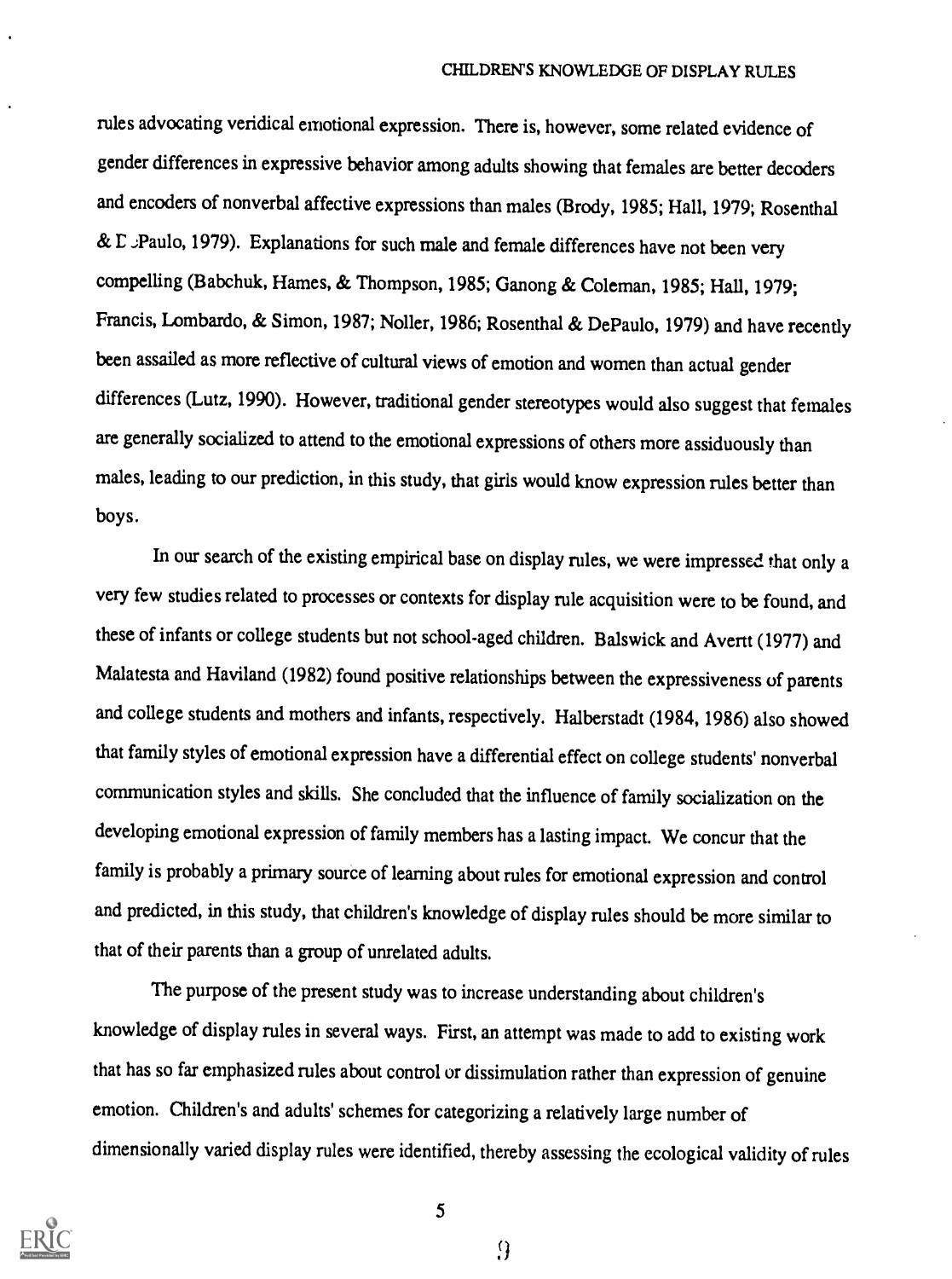advocating emotional expression as well as control. The developmental course of knowledge about display rules for emotional expression and control among children of three different ages was also investigated. Two age groups (7- and 11-year-olds) were chosen between which a shift in emotion knowledge has been shown to occur (Harris et al., 1981), as well as an adolescent age group (15-year-olds) that has been understudied in this area of development. The study further provided another look at gender differences in understanding of affective display rules. Of particular interest was whether males and females would show differences in their knowledge of expression rules, along the lines of previous research on gender differences in decoding expressive behavior and cultural sex-role stereotypes, and whether males and females would know control rules equally well. Finally, the relative importance of the family as a source of information about display rules for children was investigated, by comparing children's display rule knowledge to that of their parents as well as to that of a larger sample of unrelated adults.

In addition to the expectation that adults and children would recognize and categorize display rules as two basic types, rules for emotional expression and rules for emotional control, several relationships among display rules, age, and gender were hypothesized: (1) children will estimate the adult consensus on display rules better with increasing age; (2) a greater adult consensus will be estimated by children and adults regarding display rules for emotional control than for emotional expression; (3) children will more closely estimate the adult consensus on display rules for emotional control at earlier ages than for emotional expression; (4) females will more closely estimate the adult consensus on display rules for emotional expression than will males, and males and females will estimate the adult consensus on display rules for emotional control equally well; and (5) children will more closely approximate their parents' knowledge of display rule consensus than that of a large sample of unrelated adults.

# Methods

# **Participants**

Participants in a larger study, for which the children included in this study are a subsample, were 1,692 second, sixth, and tenth grade children, about evenly divided by grade and gender.



6

 $\hat{i}$  ()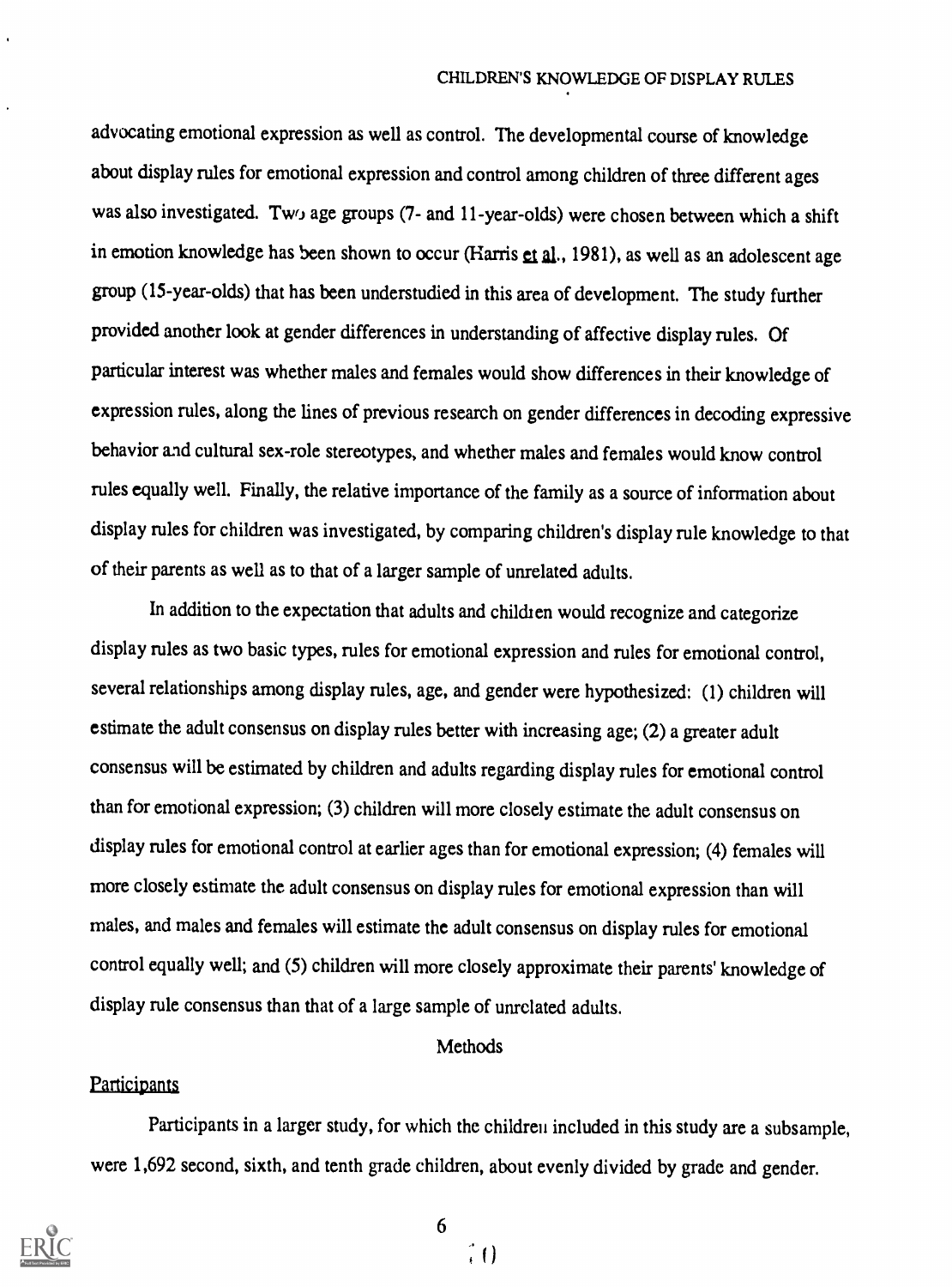The median and modal ages for children in each grade were 7, 11, and 15 years, respectively, while the ranges were 6 years 7 months to 8 years 6 months, 10 years 7 months to 12 years 6 months, and 14 years 7 months to 16 years 6 months, respectively. Children attended 42 Southern California schools with predominantly middle class student populations. Testing occurred during the 1986-1987 school year. Eighty-three percent of the participants were European-American and the remaining 17 percent were about evenly divided among Hispanic-American, African-American, Asian-American, and mixed and other ethnicities.

Children had parental permission to participate and gave their own informed consent. One parent of each participating child had also consented to participate in the larger study; 1,270 (75%) of these parents did so. Among the group of participating parents,  $84\%$  were mothers and  $16\%$ were fathers.

To test hypotheses in the present study, a subsample of children and one each of their parents was selected to balance the number of mothers and fathers and the age and gender of their children. All fathers (N=185) and their children (N=185) were included in the subsample as well as an equal number of randomly drawn mothers (N=185) and their children (N=185). The final subsample of 370 children was about evenly divided by children's age and gender within parent gender, with somewhat more 11- and 15-year-olds than 7-year-olds of both mothers and fathers. **Instruments** 

Children's understanding of emotion display rules was assessed with an extensively pretested 13 item questionnaire. Each item expressed a mainstream American display rule or its opposite (a counter-norm) for the expression or control of an emotion or the enactment or inhibition of an emotion-related behavior. Some items were modeled after work by Saarni (1982) and Moos and Moos (1981), and others were developed by the authors (see Note 1). Items in pilot work and pretesting that did not produce estimates of near consensus among adults were dropped in the fmal questionnaire. Together the items described display rules for excitement, happiness, anger, fear, guilt, sadness, and general negative affect such as "upset" or "bad mood" (see Table 1 for wording of items). In addition to normativeness, expressiveness, and emotion type, items



7

 $\frac{1}{2}$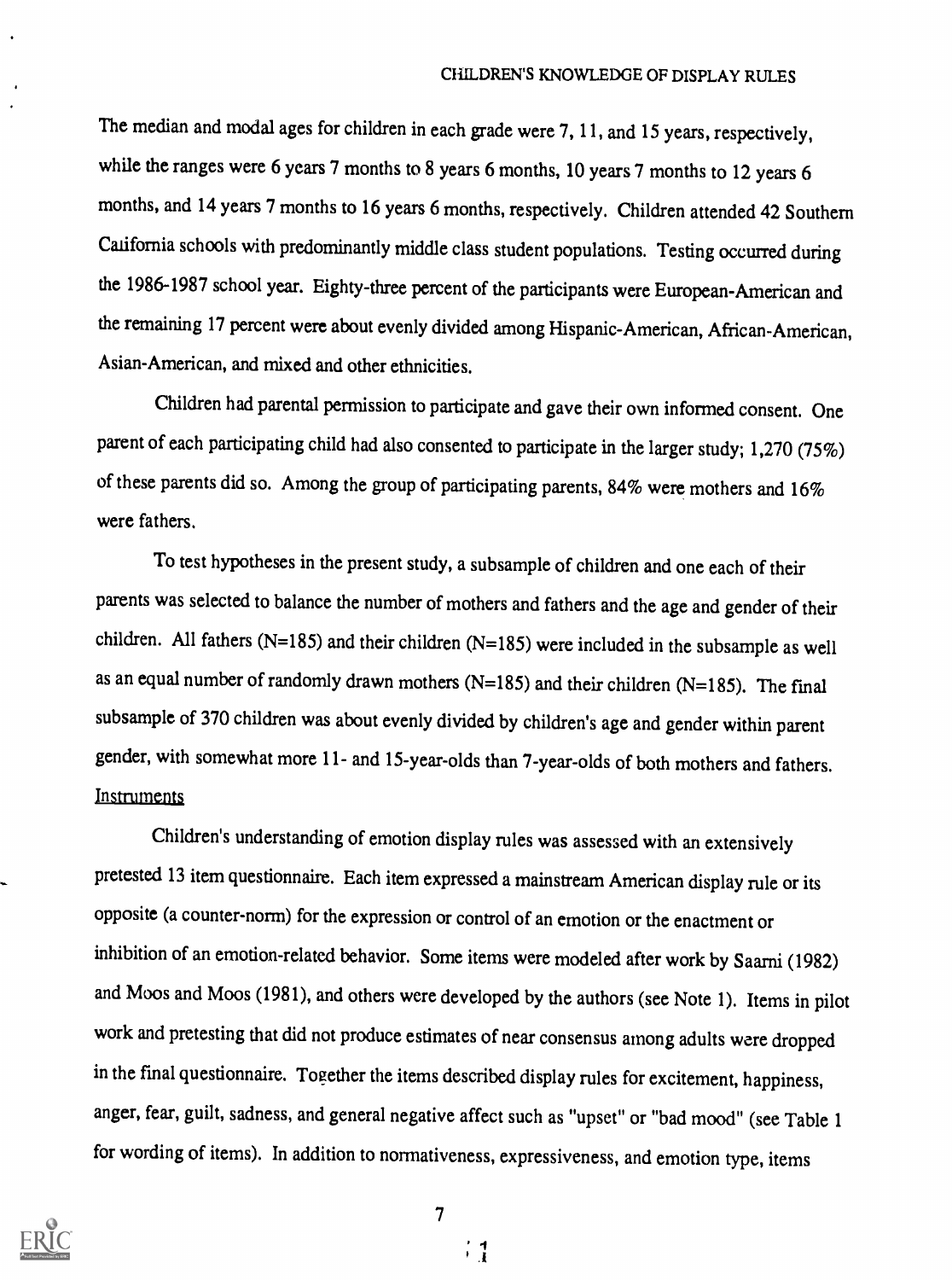were constructed to represent rules applied to parents or children, both as those experiencing and as those interacting with the one experiencing the emotion.

Insert Table 1 about here

Children estimated how many grown-ups like their parents and their parents' friends endorsed each statement of a display rule or its opposite by circling one of six boxes below each item representing 0% to 100% (scored 0-5) in 20% increments. One percentage was written underneath each box and that percentage of the box was blackened. This response format had been successfully used in previous research with same-aged children (Dorr, Kovaric, & Doubleday, 1989, in press). Children's parents filled out the same questionnaire with directions altered so that parents estimated the percentage of adults very much like themselves who endorsed each statement. Since adults generally agreed about each statement and thought other adults in their ecocultural niche would, too, questionnaire responses from parents and children were interpreted as participants' knowledge of normative emotional displays or display rules.

# **Procedures**

Parents completed eight instruments at home, including the one about display rules, in about 30 minutes. All parent instruments were received and returned by mail. Children responded to 11 instruments at their school during a one hour session. The display rules instrument was always administered first, took children about 10 minutes to complete, and was administered along with the others in one of two randomly assigned, predetermined orders, designed to assure variety in item and response structure.

Fifteen- and 11-year-olds completed all instruments on their own in medium to large sameage groups monitored by one or more researchers who gave instructions, answered questions, and periodically checked that children were filling out instruments correctly. Seven-year-olds were tested individually by a randomly assigned researcher who read all instructions, items, and response options out loud while children read along silently and indicated response choices



8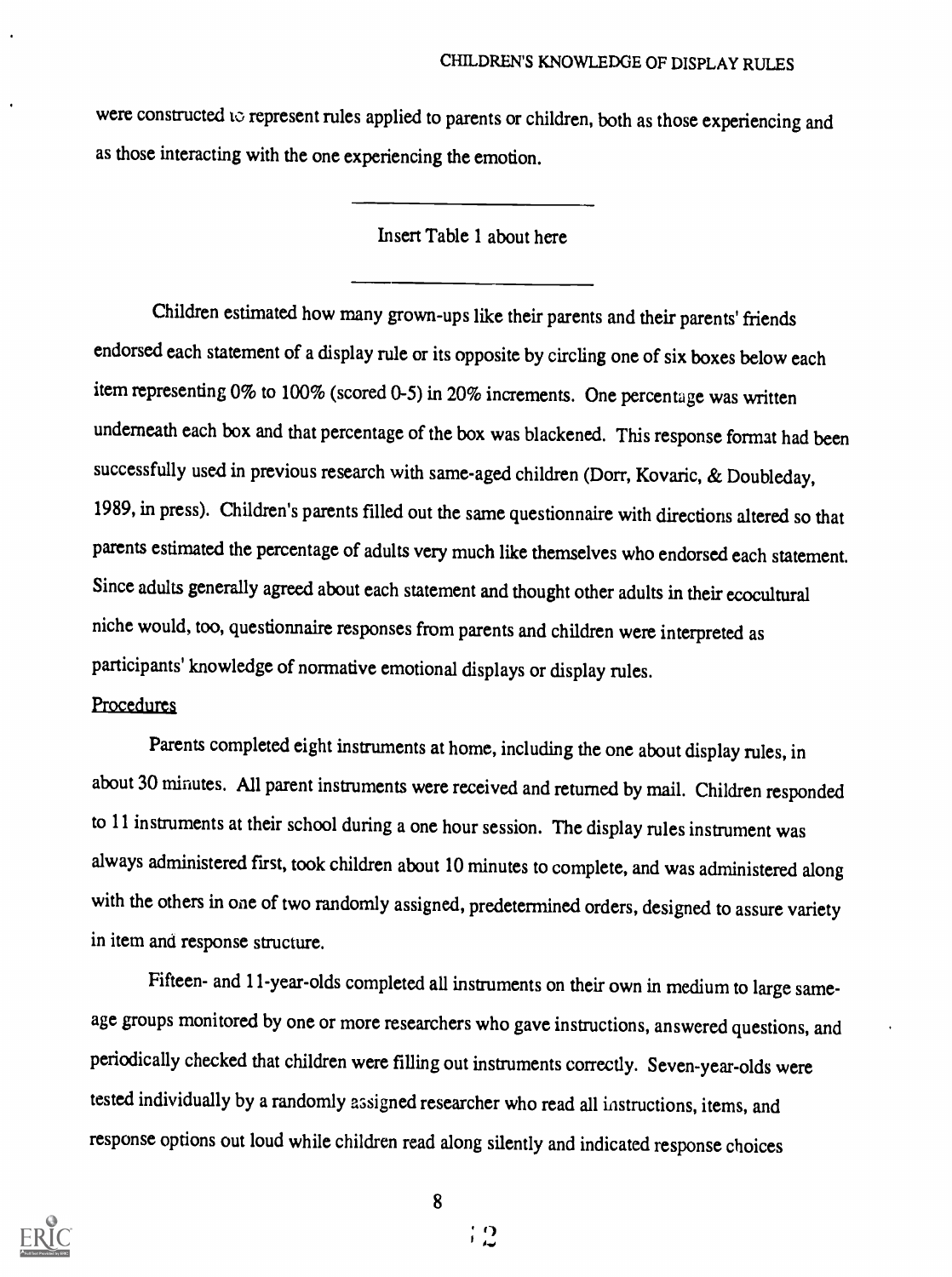themselves. There were 15 female and six male researchers. Sixteen researchers were European-American, two were Asian-American, two were Hispanic-American, and the other was African-American. All were students or faculty associated with the research project and were well trained on the instruments and in testing children.

# Preliminary Analyses

Descriptive analysis. Distributions and descriptive statistics for responses from all 1,270 parents and all 1,692 children from the larger study were examined to insure that there was an adult consensus for each display rule (Table 1). Distributions and descriptive statistics forresponses from all parents and children were also examined to determine which items, based on adult consensus, needed to be recoded to reverse scale direction before aggregating variables for later analyses. The same six items (all items in which display rules had been stated counternormatively) were then recoded in both the parents' and children's data sets as indicated in Table 1. Responses on these items had been in the lower scale range of 0%-40%, indicating most participants believed that adults like them agreed the emotional display described in the item should not occur, i.e, that control rather than expression was normative in this situation.

Additional preliminary descriptive analyses were carried out to check for ethnic differences and differences between the larger sample and balanced subsample of children. Virtually no differences in response distributions and descriptive statistics between these groups were found. The results led to a decision to conduct subsequent factor and psychometric analyses, which call for large samples, with the entire sample of parents and children available from the larger study and subsequent mullivariate analyses of variance with the balanced subsample.

Eavtor analysis of children's and parents' instruments. Separate exploratory factor analyses of all parents' and all children's raw scores on the display rules instrument were conducted to determine the statistical structures of the data, using the Unweighted Least Squares exploratory factor extraction method with a Promax (oblique) rotation. Listwise deletion of cases with missing data produced a sample size of 620 parents and 1,682 children for the analyses. The sample of



9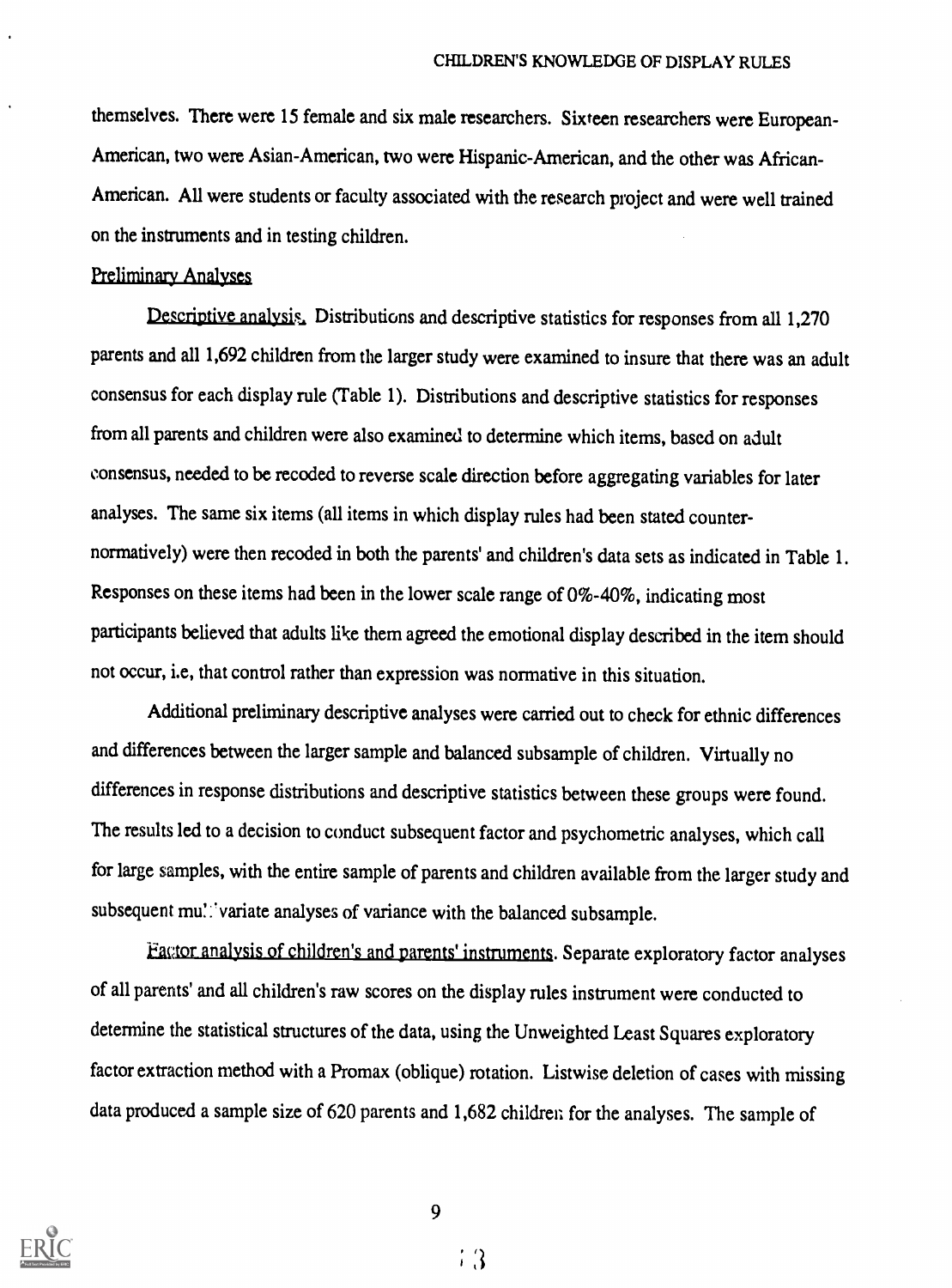adults for this analysis was reduced because one item was inadvertently omitted from about the first half of all instruments administered to parents.

From an examination of the scree plots and eigenvalues, a two factor solution was apparent for all children and all parents and yielded a good, simple structure for each sample with no cr sss loading items. However, there was one item (Item 8) which loaded weakly in both solutions and two items (Items 2 and 7) were in certain ways conceptually different from the others (see Discussion).

With these three items emitted, a second factor analysis of the same type was conducted for all children and parents. It reproduced the same two-factor solution for both samples, with all factor loadings positive, .29 or greater for the children's solution and .32 or greater for the parents' solution, and no cross loadings (Table 2). Factor correlations were .29 for children and .34 for parents. The two factors were readily interpreted in both solutions as (1) rules advocating the Expression of emotion or enactment of emotion-related behavior and (2) rules advocating the Control of emotional expression or the inhibition of emotion-related behavior.

Insert Table 2 about here

Similar factor analyses were conducted to check for age-related differences in factor structures, using the full sample of children. The same two factor structure for the same 10 items was essentially reproduced separately for 7-, 11-, and 15-year-olds as had been produced when the data from all children were factor analyzed together (see Table 2). A final check of the factor structures with 10 items for the smaller balanced samples of parents and children confirmed the same two factor structure.

Psychometric analysis of instruments. As shown in Table 2, the Expression and Control scales were moderately reliable. The Expression scale was somewhat more reliable than the Control scale, parents' responses were generally more reliable than children's, and there was no clear pattern for 7-, 11-, and 15-year-olds.



10

 $\ddot{\phantom{1}}$ .1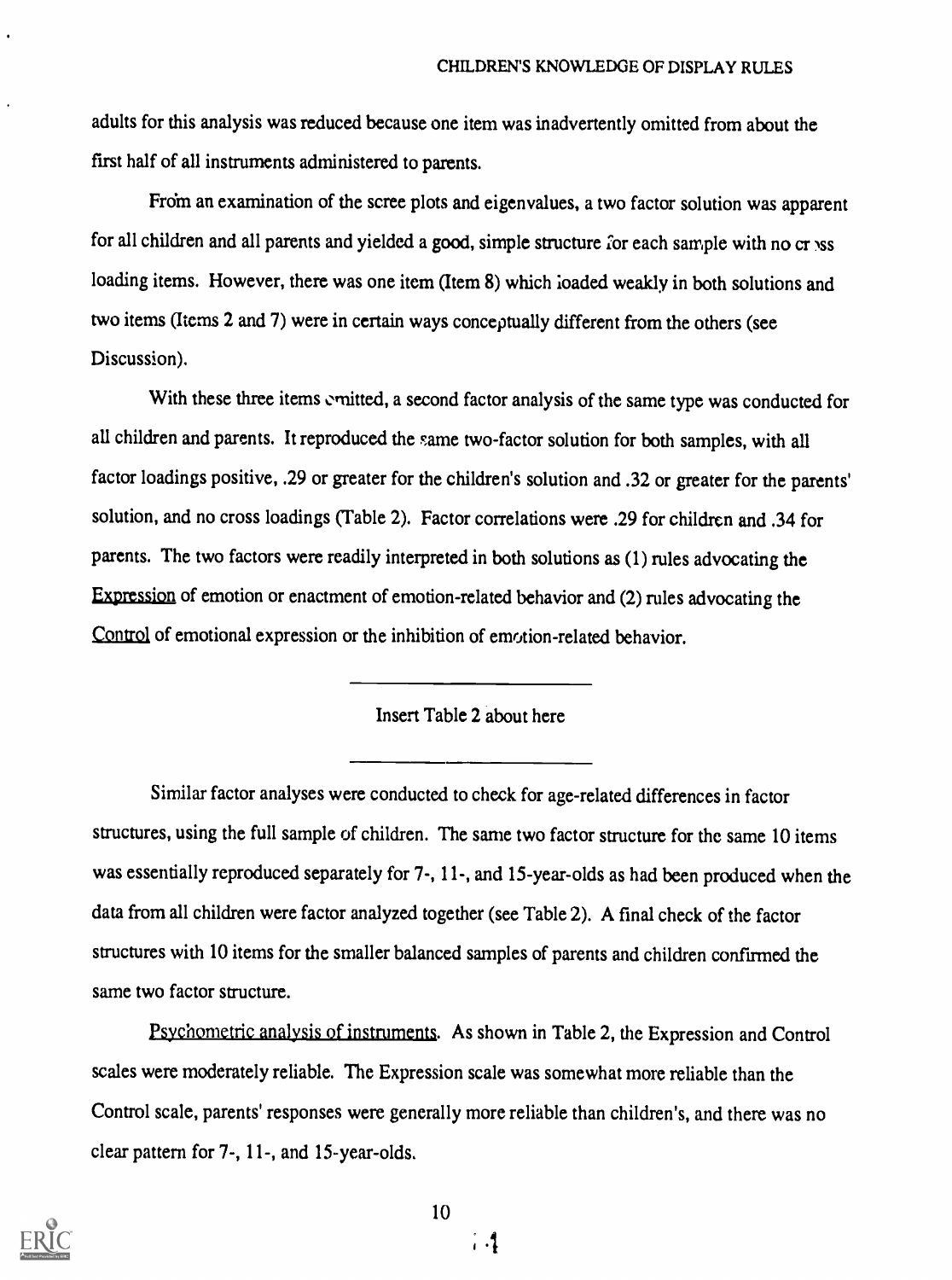The construct validity of the display rules instrument was investigated by correlating summary and subscale scores with similar scores from another instrument from the larger study. The second instrument elicited children's reports of how likely they were to behave in ways described by the same 13 items as in the knowledge of display rules instrument. Using the same factor analytic procedures and standards as previously described, a clear two factor structure was obtained for the behavioral data and easily interpreted as behavior related to Expression or Control display rules. Cronbach alphas were .72 for Expression and .54 for Control for all children. For each age separately, the ranged from .68 to .73 for Expression and .52 to .56 for Control.

As expected, most correlations between scores for the summary scales and Expression and Control subscales from both instruments were positive, in the low to moderate range (.16 to .32), and statistically significant (p<.0001), supporting the validity of the knowledge of display rules instrument. The only weaker correlations were between knowledge of expression rules and behavioral adherence to control rules (.07) and knowledge of control rules and behavioral adherenct to expression rules (.05). Although there is no a priori reason to believe that such cross correlations should be low, it is most likely that lower correlations would show up here if the data were to reveal a lack of relationship between knowledge and behavior and expression and control. For each age group, the same pattern of mostly significant positive correlations, in the low to moderate range, was repeated. Again, the lowest and only non-significant correlations (.02) for 7 and 15-year-olds were between the cognitive expression subscale and the behavioral control subscale.

# Results

Hypotheses 1 through 4 were tested with an age  $(4)$  x gender  $(2)$  on display rule type  $(2)$ multivariate analysis of variance (MANOVA), using parents' and children's average raw scores across five Expression items and five Control items from the knowledge of display rule instrument for the balanced subsample of parents and children (see Table 3). The MANOVA yielded a significant main effect for age,  $E(3,711)=9.85$ ,  $p<0.0001$ . Tukey post hoc comparisons of means showed that the three age groups of children estimated adult agreement on display rules to be about



11

 $\frac{1}{2}$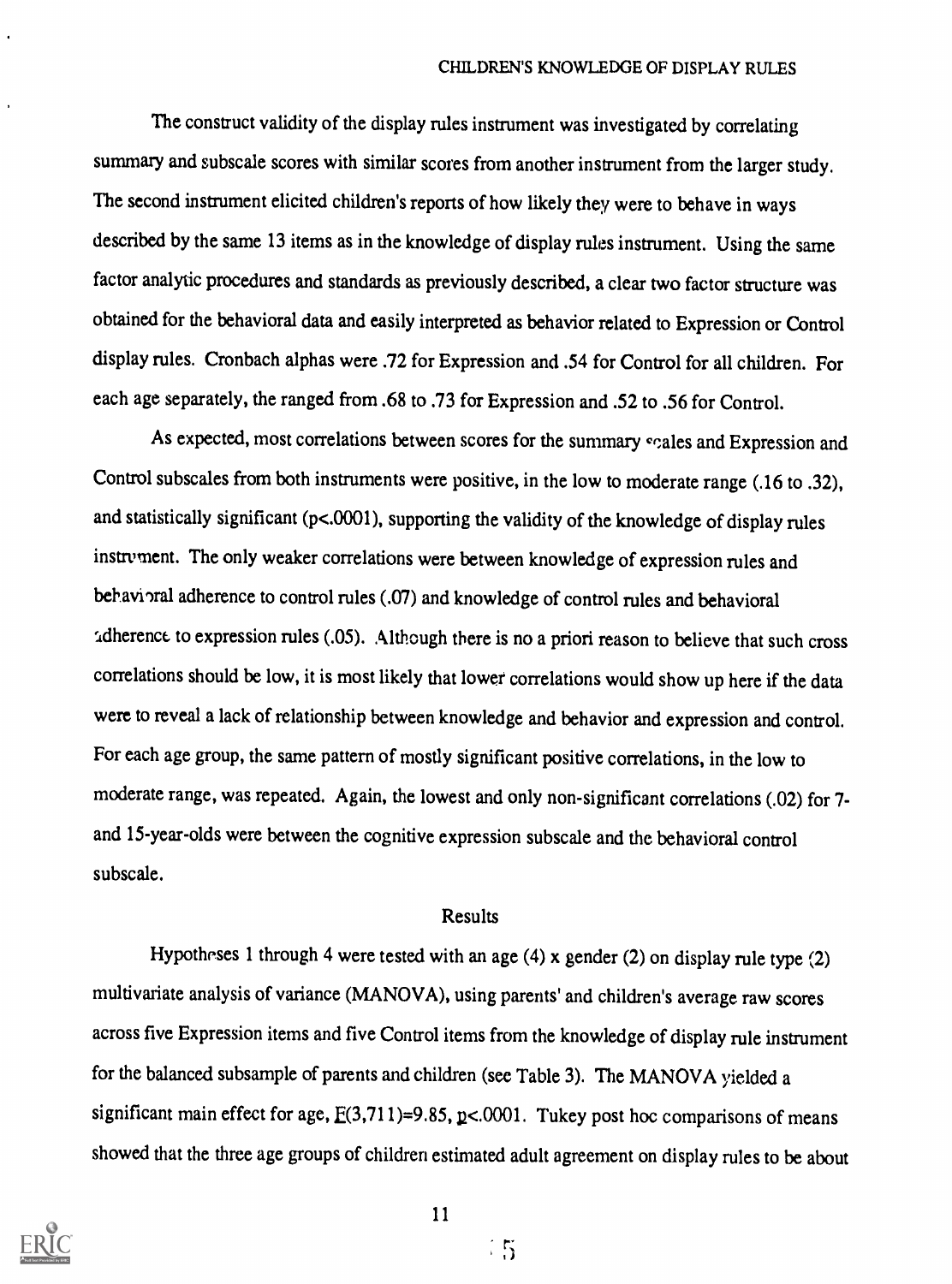the same and that parents estimated greater adult agreement on display rules than 7- and 15-yearolds, but not 11-year-olds. However, a visual examination of means suggests a slightly different pattern. Although all mean differences were not large, the particularly small mean difference between 11- and 15-year-olds indicates that older children's estimates of adult consensus on display rules were very similar and about midway between younge. children's and parents' estimates of adult rule agreement. These results supported Hypothesis 1 that children improve with age in their ability to estimate adult consensus on display rules. There was also a significant main effect for rule type,  $E(1,711)=25.13$ ,  $p<.0001$ . A greater adult consensus was estimated for control than expression rules across age groups, supporting Hypothesis 2. Children and parents perceive greater adult agreement on display rules advocating control than expression of emotion.

# Insert Table 3 about here

The significant main effects for age and rule type were qualified by a significant rule type by age interaction,  $E(3,711)=19.07$ ,  $p<.0001$ . Tukey post hoc comparisons of means showed that 7-, 11-, and 15-year-olds largely agreed that the adult consensus for expression rules was lower than their parents' estimate for those rules. However, 11- and 15-year-olds and parents were similar in estimating adult agreement on control rules which was greater than that estimated by 7 ycar-olds. That is, in accordance with Hypothesis 3, by 15 years of age children still do not know the extent to which adults agree about expression rules. But by an earlier age, 11 years, children can fairly accurately estimate adult agreement on control rules.

Contradicting Hypothesis 4, that females will know expression rules better than males and males and females will know control rules equally well, gender did not account for a significant portion of the variance in any of the MANOVA effects. The main effect for gender  $(E(1,711)=3.63$ , p<.057) and all interaction effects involving gender (age x gender, E(3,711)=.31,p<.82); rule type x gender,  $(E(1,711)=2.29$ ,p<.13); and rule type x age x gender,  $(E(3,711)=.79, p<.50)$ ) were non-significant.



 $\mathbb{R}$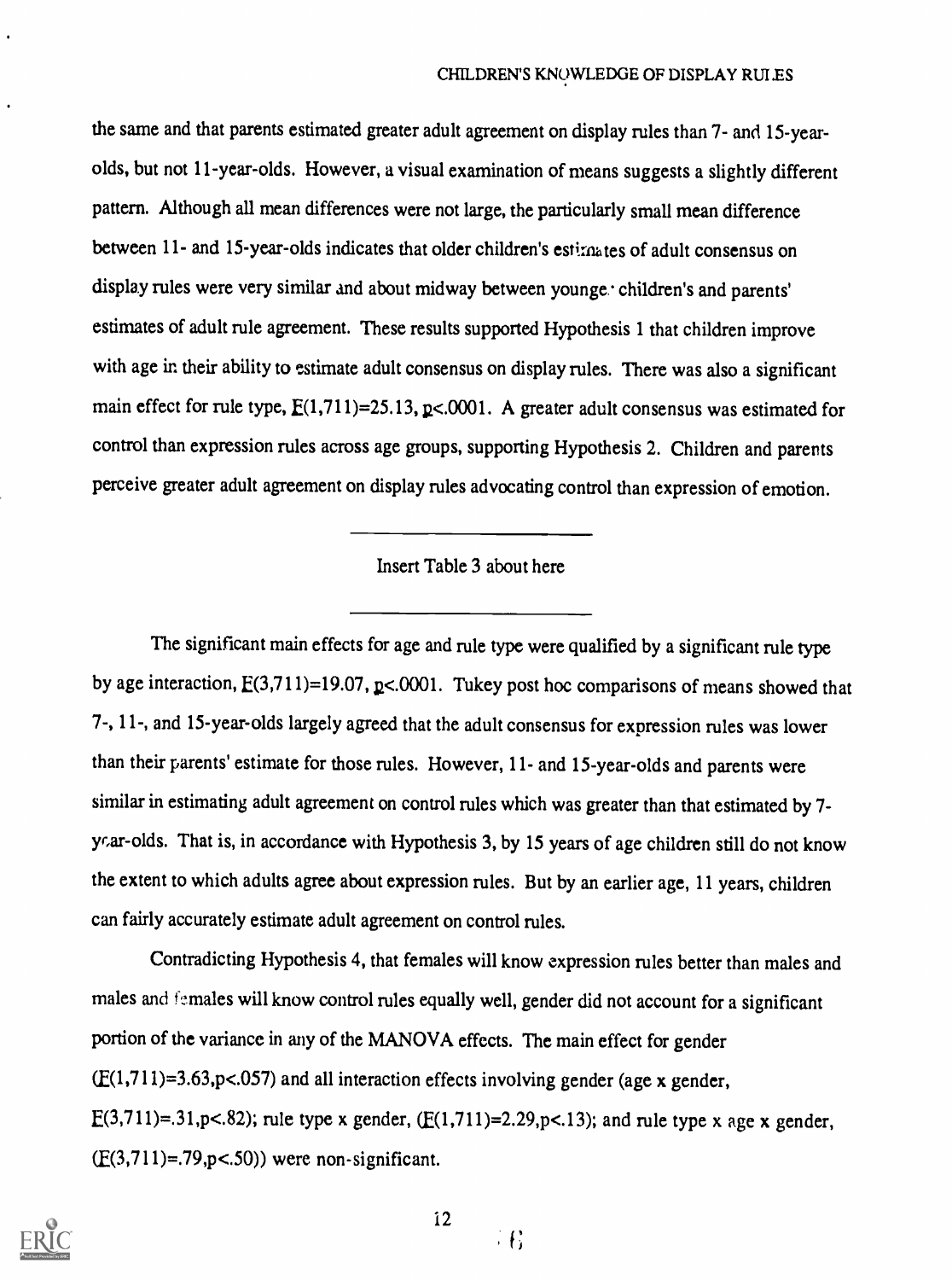The preceding analysis compared children's display rule knowledge to that of the entire subsample of adults and yielded results supporting Hypotheses 1 through 3, but not 4. Another MANOVA was conducted to test whether Hypotheses 1 through 4 would be supported when a child's own parent was the adult referent. Using raw scores on the knowledge of display rules instrument from the balanced subsample of parents and children, a difference score for each childparent pair was computed. This was the average absolute difference between scores of parents and their children across each set of five items comprising the Expression and Control display rule subscales. The difference scores were then entered into an age (3) x gender (2) on display rule type (2) MANOVA, yielding a significant main effect for age,  $E(2,343)=5.88$ ,  $p<.003$ . A Tukey post hoc comparison of means (Table 4) indicated that 7-year-olds differed more from their parents in estimating the adult agreement on display rules than 11- and 15-year-olds, who were about the same in their agreement with their parents. These results again supported Hypothesis 1 that children's knowledge of adult judgments about display rules improves with age. The main effect for rule type was also significant,  $E(1,343)=4.58$ ,  $p<.03$ . Here the difference between parents and children in estimating adult agreement on expression rules was somewhat larger than the difference between parents and children regarding control rules. This finding lent support to Hypothesis 2 of a greater adult consensus estimated by children and adults for control than expression rules by demonstrating greater agreement among children and their parents on the former than the latter type of rule.

# Insert Table 4 about here

Two interaction effects were also significant. The significant rule type by age interaction,  $(E(2,343)=4.19, p<.02)$ , was pursued with Tukey post hoc comparisons of means which showed that children of all ages differed from their parents about the same extent regarding expression rules. For control rules, 7-year-olds differed from their parents more than 11- and 15-year-olds, who were about the same in comparison to their parents. Hypothesis 3, that children will more

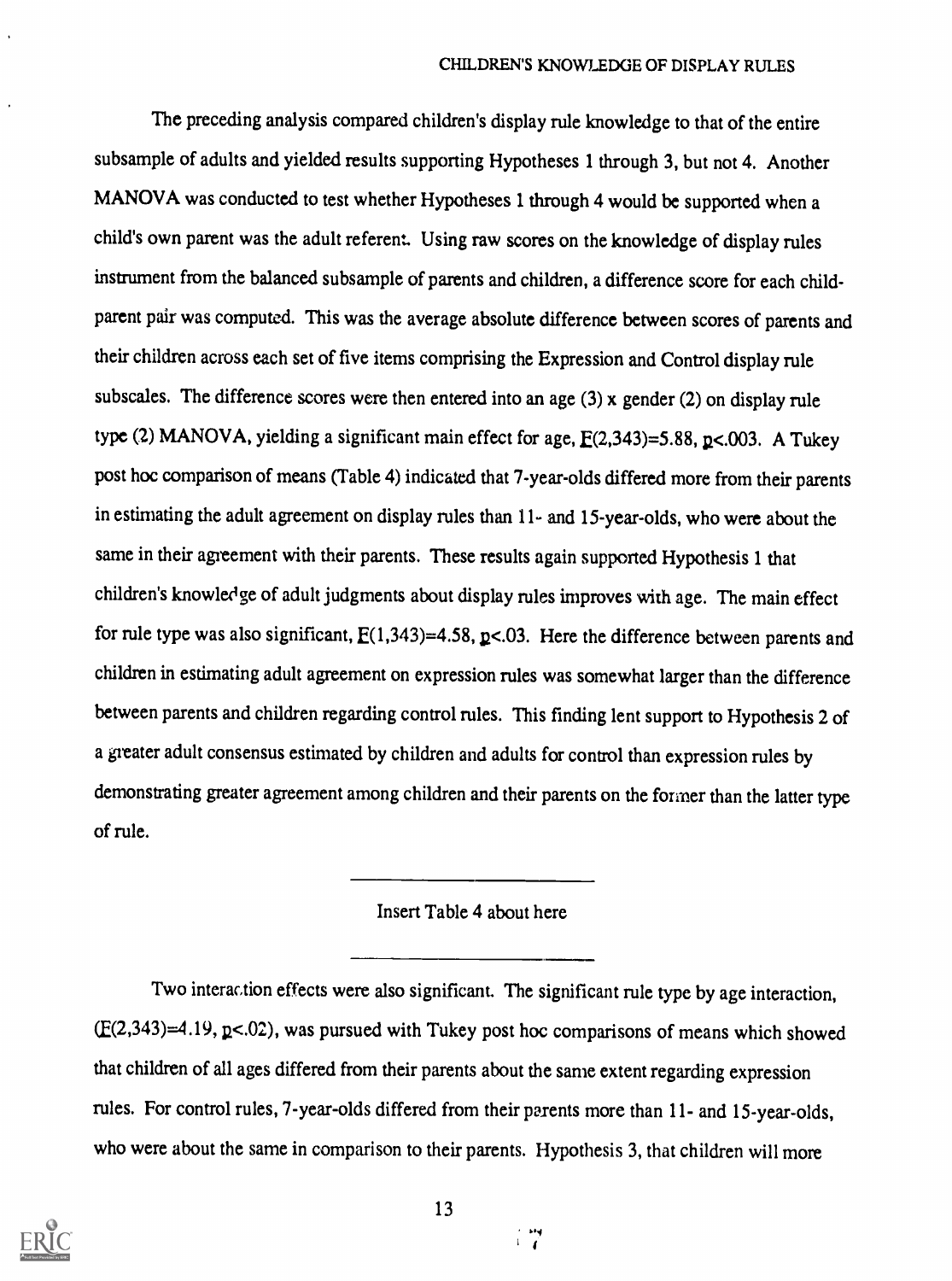closely estimate the adult consensus on display rules for emotional control at earlier ages than for emotional expression, was supported by these fmdings. Since there is little improvement in knowledge of expression rules between 7 and 15 years, parent-child differences for this type of rule remained about the same across age groups. The significant rule type by gender interaction,  $(E(1,343)=6.72, p<.01)$ , showed that for expression rules boys (M=1.16) differed more from their parents than girls ( $M$ =.98) and for control rules boys ( $M$ =.94) and girls ( $M$ =.94) differed from their parents to the same extent. These findings supported Hypothesis 4 that females will more closely estimate the adult consensus on expression rules than will males, and males and females will estimate the adult consensus on control rules equally well.

To test Hypothesis 5, a final MANOVA was run comparing children's knowledge of display rules to that of their own parents and to that of the larger adult subsample. Four new variables were created that represented the average absolute difference between scores of each child-parent pair on expression rule and control rule items and the average absolute difference between each child's score and the mean of all adults on expression rule and control rule items. An age (3) x gender (2) x rule type (2) x parent-adult referent (2) MANOVA was then run using these scores. Previous findings of significant main and interaction effects for age, rule type, rule type by age, and rule type by gender were reaffirmed.

The main effect for parent-adult referent was also significant,  $E(1,343)=19.00$ ,  $p<0.0001$ . Children are slightly more similar to all adults ( $M$ =.93) than their own parents ( $M$ =1.00) in their knowledge about display rules. This finding contradicted Hypothesis 5 that children's knowledge of display rules will be more similar to that of their parents than a larger sample of unrelated adults. However, the small difference between group means suggests that children's knowledge of display rules is about equally different from either adult referent used in this study. It should be noted that the rule type by gender by parent referent interaction in this analysis was not significant, suggesting overall that the difference between boys' and girls' knowledge of expression rules may vary somewhat but not greatly by their relationship to the adults with whom their knowledge is being compared.



14- 5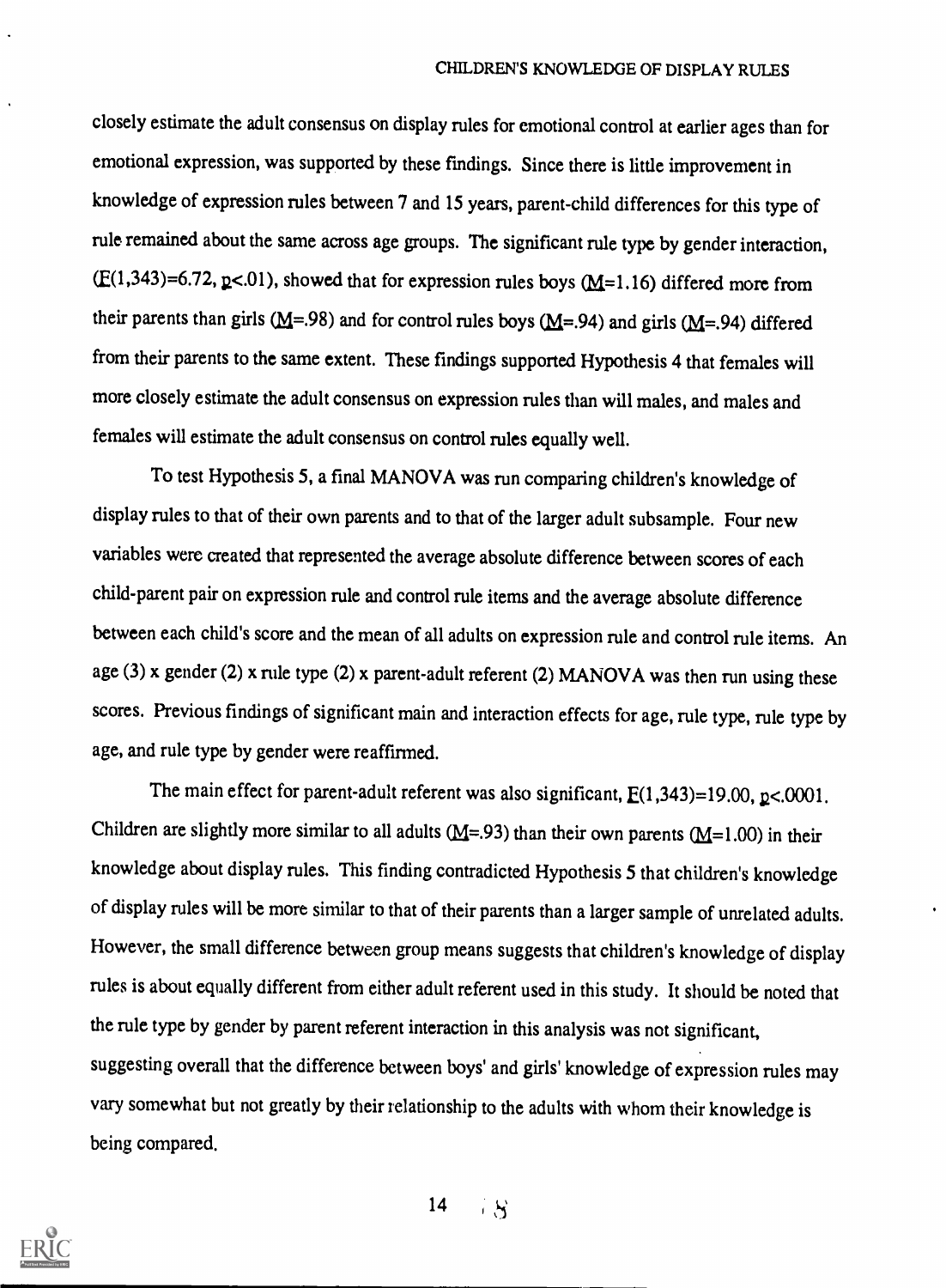Summary. The results of this study indicated that expression and control rules are recognized by children and adults as ecologically valid, distinct types of display rules, display rule knowledge improves with age, adults and children perceive a greater societal consensus for control than for expression rules, and control rules are learned earlier than expression rules. There was also some evidence that females know the adult consensus for expression rules better than males, at least when comparing children to their own parents rather than a larger sample of adults, but both genders are similar in their knowledge of control rules. Finally, the findings did not generally support the prediction of a stronger relationship between children's display rule knowledge and that of their parents as compared to an unrelated group of adults, with the exception mentioned above that girls appear somewhat more similar to their parents than do boys in their judgments about expression rules.

# **Discussion**

The general aim of this study was to further the investigation of display mle socialization by extending understanding of the development of children's knowledge of display rules of different types. Display rules for the control of emotions have been studied exclusively. While the development of knowledge about emotional control was of interest, we also wanted to determine whether rules for the expression of emotion constitute a separate domain, and if so, how knowledge of expression rules develops.

The results supported the prediction that children improve with age in their understanding of cultural display rules. Further, an important way for adults and children to think about display rules is, as expected, in terms of whether emotional expression or control is regulated by them. Factor analyses of children's and parents' responses about display rules consistently produced two factor solutions that were easily interpreted as rules about emotional expression and control out of all the other possible ways in which display rules were varied. Of these two types of rules, control rules appeared to be especial]) 'mportant or salient. As predicted, parents and children perceived that there is a greater adult consensus about control than expression rules, and control rules were learned earlier than expression rules. Further, as expected, no gender differences were found in



15

, 9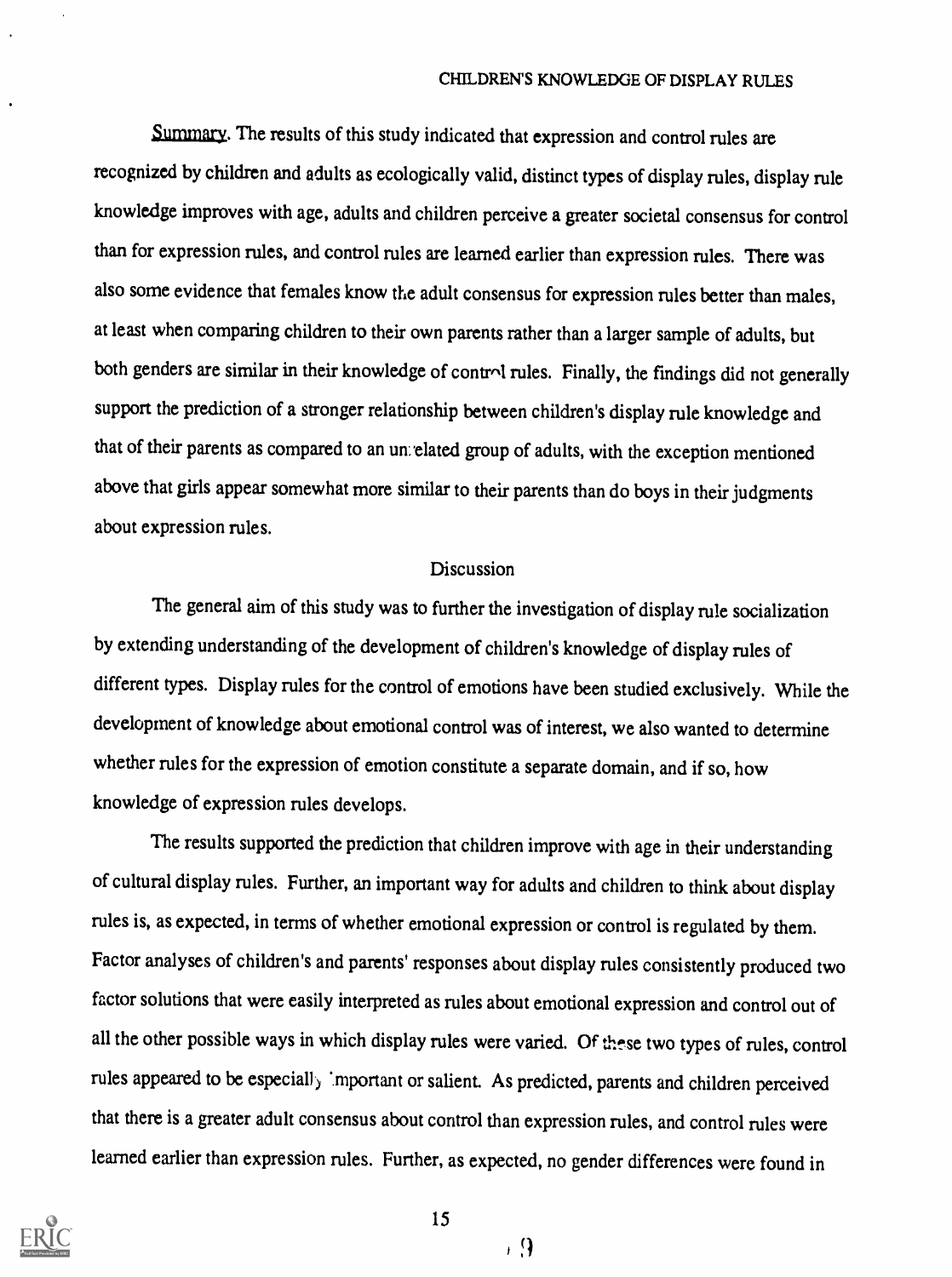knowledge of control rules. That is, both males and females knew the adult consensus for these rules equally well.

In this pattern of results suggesting a greater importance of control over expression rules in the display rule socialization of our youth, one alternative explanation for the lack of gender differences in children's knowledge of control rules should be considered. In this study, participants were asked about an approximately even number of control rules advocating inhibition of emotion, a strategy used more by boys than girls (Shennum & Bugental, 1982), and dissimulation of emotion, used more by girls than boys (Saarni, 1982). Hence, any gender differences in control rule knowledge related to usage that may exist could have cancelled each other out. Or, as was predicted, it may be that control rule knowledge is not strongly related to usage (Saarni, 1982) and is equally promoted for both girls and boys due to the importance emotional control appears to have in our culture (Lutz, 1990). Contrastingly, some gender differences in knowledge of expression rules were found. As expected, girls demonstrated a greater knowledge than boys of their parents', but not other adults', understanding of expression rules. These fmdings for girls fit with previous research demonstrating females' greater abilities in decoding and encoding nonverbal affective expressions (Brody, 1985; Hall, 1979; Rosenthal & DePaulo, 1979) and traditional sex-role stereotypes that females more than males can and should attend to the expressive behavior of others (Lutz, 1990). Therefore females may have better understanding of the rules by which emotional expressiion is regulated.

It is surprising that children's overall knowledge of display rules was not more similar to that of their parents than to that of an unrelated group of adults, except in the area of gender differences in knowledge of expression rules discussed above. Reasonable assertions in this study, with some empirical support (Balswick & Avertt, 1977; Halberstadt, 1984, 1986; Malatesta & Haviland, 1982), were that the family is a primary source of learning about cultural rules regulating emotional displays and that children should more closely approximate their parents' knowledge of display rules than that of a larger sample of adults. However, comparisons of children's display rule knowledge to that of their parents or all other adults showed only slight



16

 $\mathcal{L}()$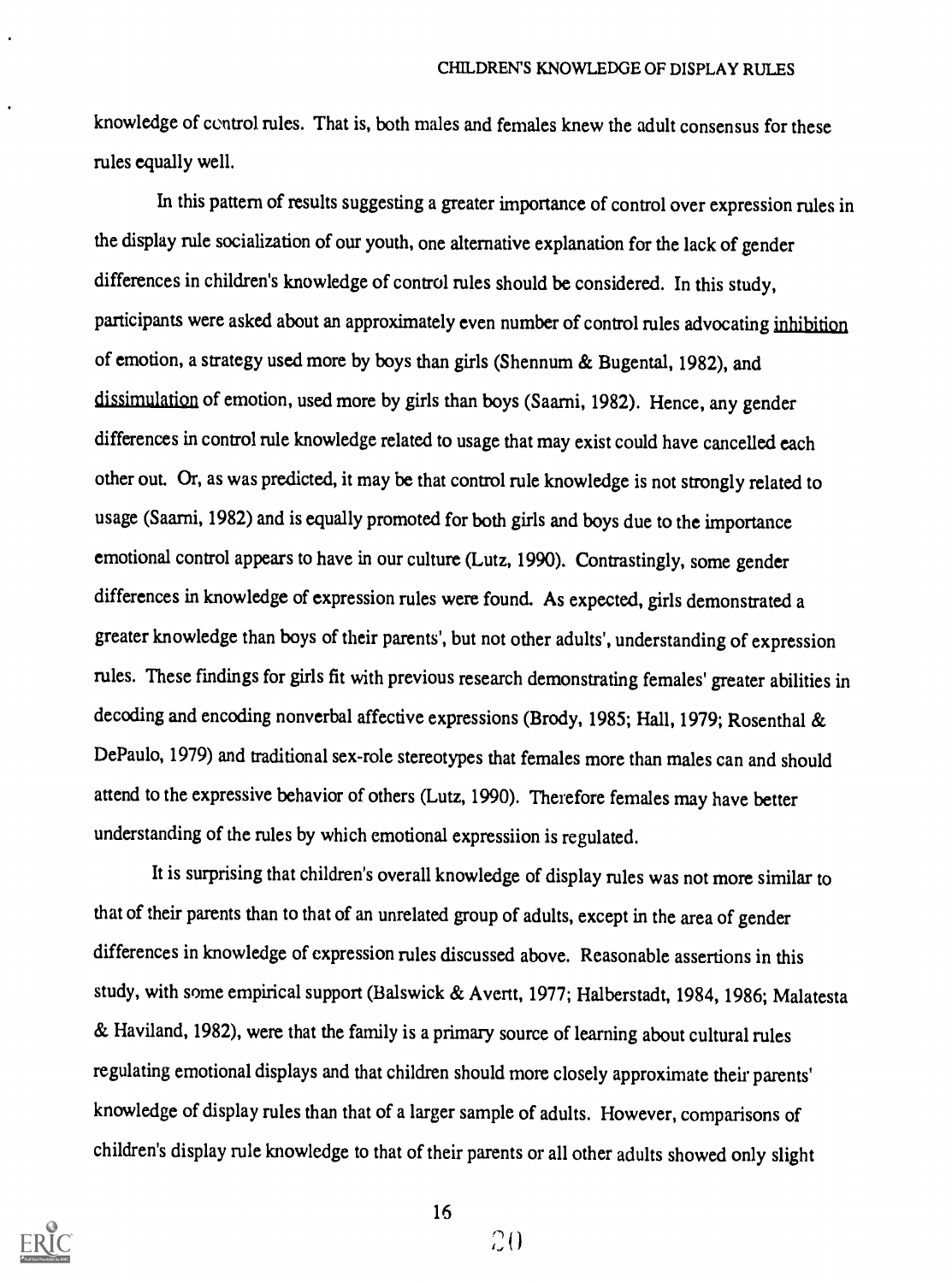differences. An explanation may be that the particular adult referents used in the study were not conceptually distinct enough to produce differences where they might exist. The sample of participants in the present study was very homogenous on several demographic variables such as socio-economic status and ethnicity. Thus, being rather similar to one another along dimensions that might relate to one's social beliefs about emotional displays, parents' knowledge of display rules may actually have not been that different. Further, instructions to participants for filling out the instrument used in this study necessarily asked how many adults very much like you (parent instrument) or how many grown-ups like your parents and their friends (child instrument) agreed with the idea (a display rule) represented in each item. Thus, those analyses intended to examine only the relationship between children's display rule knowledge and that of just their parents may have also tapped the display rule knowledge of other adults reflected in their parents'responses. Another, future test of the family as a primary context for display rule knowledge that is distinguishable from other social contexts seems warranted, such as a study that asked children and parents for two separate estimates of the display rules for their social groups and for the parents themselves.

The non-significant findings for the family socialization hypothesis put forth in this study, and the qualified support found for the gender-related hypothesis, are in contrast to the significant findings supporting all other hypotheses involving age and rule type. Again, these significant findings suggest emotional control has a greater prominence than emotional expression in the emotion socialization of our youth, and there may be a somewhat greater societal emphasis on learning to control rather than express feelings, regardless of gender or age. Why should this be the case? First, children can spontaneously express emotion from infancy, albeit not always in socially appropriate ways, so that expending effort to teach children how to control rather than express emotion may seem a more intuitively obvious priority. Further, not controlling emotion, as a general matter, may create more harmful social consequences than not expressing emotion. Although one can imagine situations in which not controlling emotional displays might actually benefit another, lack of emotional control is probably more typically associated with the infliction



17

 $\mathbb{C}$  1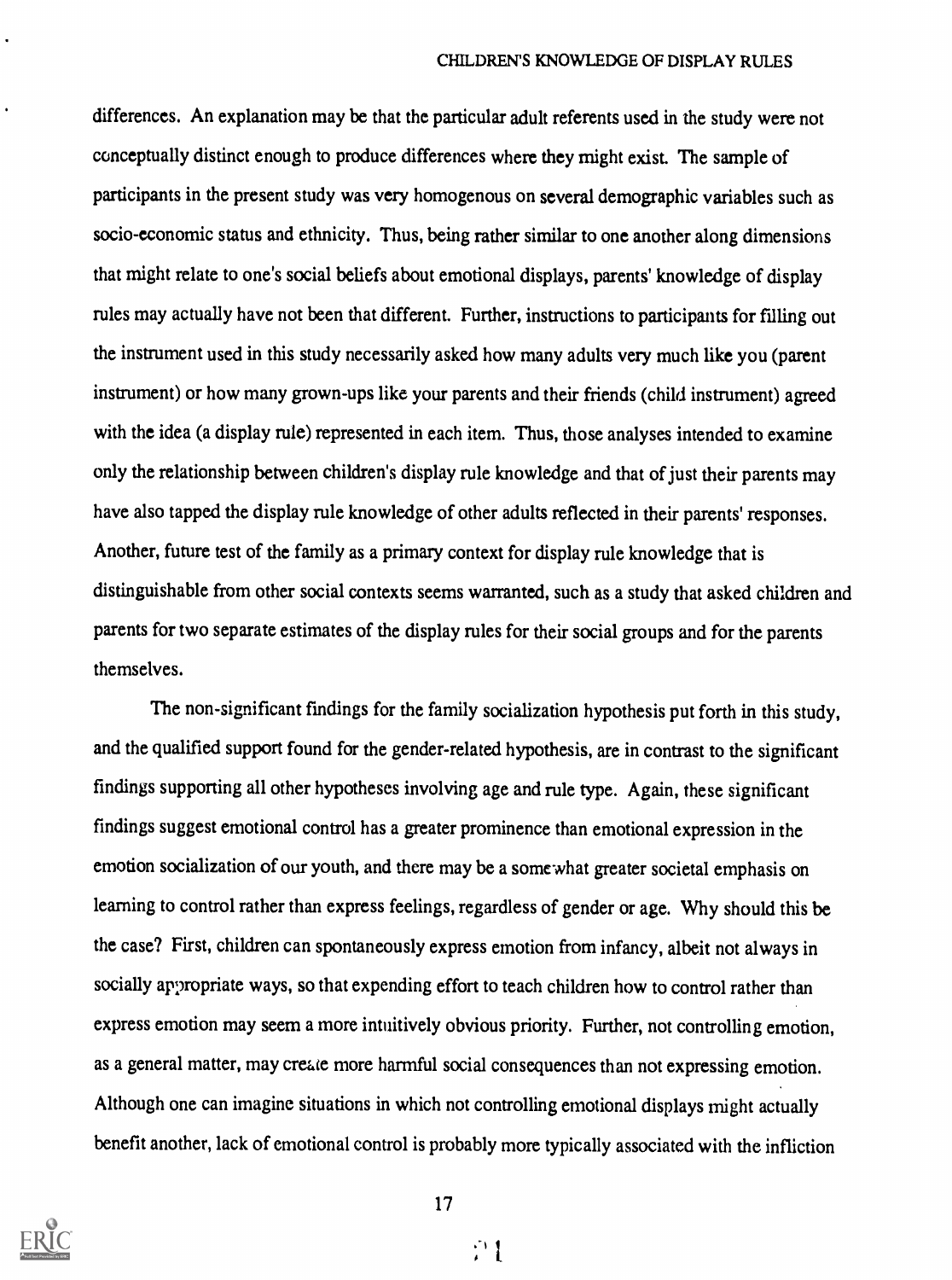of obvious and direct harm on others. Not expressing emotion may or may not affect others at all, or at least may do so in less visible and more subtle ways. Hence, adults may communicate to boys and girls a greater urgency to learn prosocially functioning control rules than expression rules functioning more in the interests of the self.

The only data we are aware of that address the issue of adult priorities for children's learning of expression versus control rules are found in a study by Halberstadt (1984) and the larger, as yet unpublished study of ours mentioned earlier in this paper. Halberstadt (1984) showed that parents of college students rated expressiveness in hypothetical affective family scenarios as more acceptable than unacceptable, suggesting the parents value emotional expressiveness more positively than emotional inhibition. As part of our larger study, the parents of child participants were asked whether expression and control rules were important for their children to learn, how often they modeled expression and control rules when their children were around, and how recently and how much they worked to socialize expression and control rules with their children. Current analyses show that parents stated they value children's learning of expression rules more than control rules and that they model expression rules for their children more than control rules. However, parents also worked with children on control rules more and more recently than on expression rules. These findings and Halberstadt's present a mixed picture of what adults want children to know most about rules for emotional display. The more indirect socialization processes (Saarni, 1985; Saarni & Crowley, 1990) adults used, valuing and modeling, favored learning of expression rules. But the more direct and possibly more effective socialization process of the three, adults actively dealing with children about emotional displays, favored the learning of control rules. In this light, our findings and Halberstadt's for adult socialization priorities and practices regarding display rules are not inconsistent with results of the present study. Prosocially functioning control rules may be somewhat more important than selforiented expression rules among the display rules children are directly socialized by their parents to acquire.

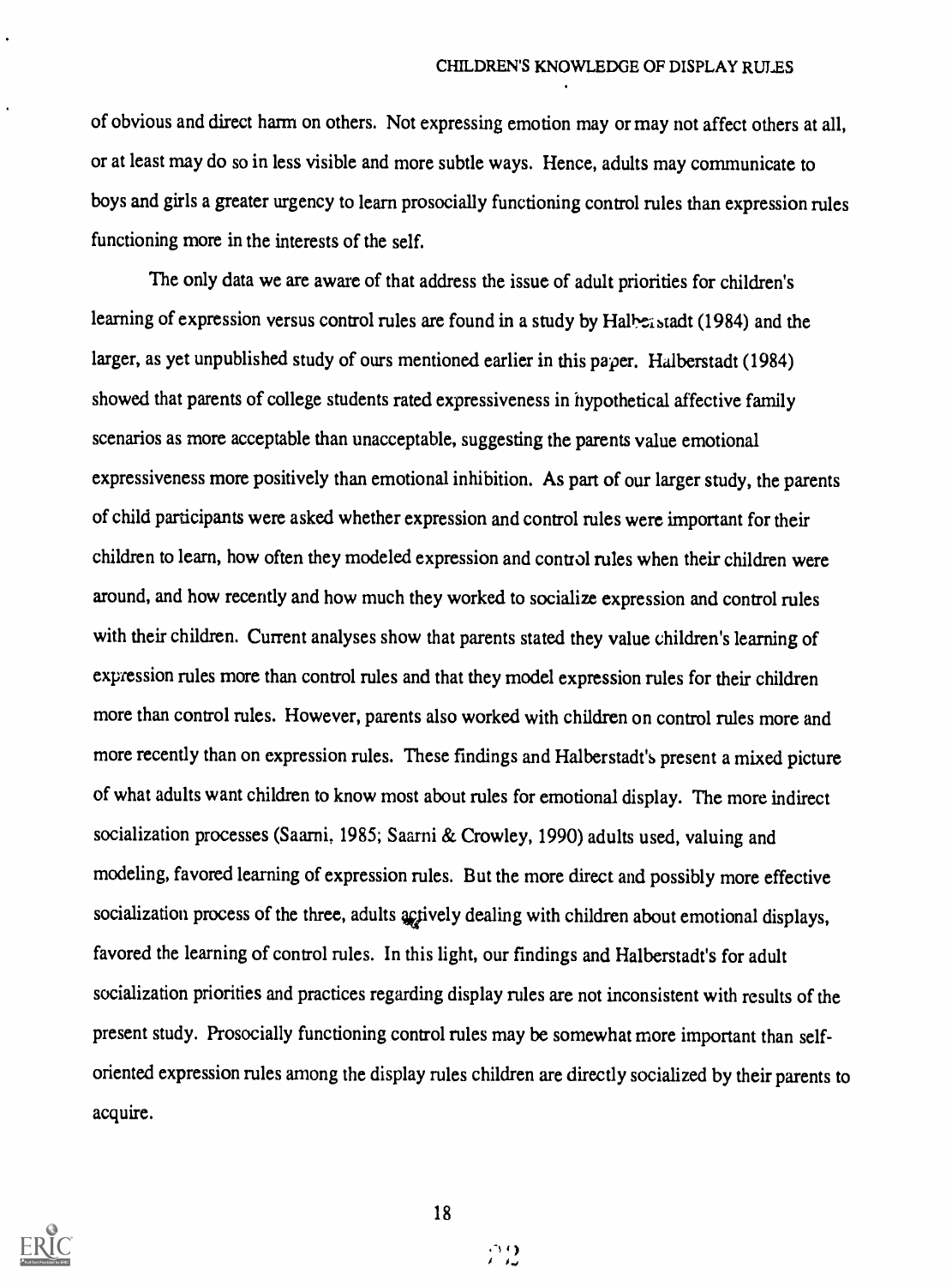The issue of the function of display rules and age-related patterns for acquiring display rules which function differently has been raised in previous developmental research on rules for controlling emotional displays only. Both Saarni (1979) and Gnepp and Hess (1986) looked at the emergence of two types of control rules, those serving prosocial and those serving self-protective functions, and reported conflicting results. In her study of children's understanding of display rule usage, Saarni (1979) found that 6-, 8-, and 10-year-old children reported display rule usage to avoid negative consequences for the self and to maintain self-esteem (self-protective function) more than to protect a relationship or maintain norms or role constraints (prosocial function). However, Gnepp and Hess (1986) found a greater prevalence of prosocial over self-protective display rules reported by children of the same ages and also by 15-year-olds. They suggest Saarni's contradictory results may have been partly due to the stimuli she used. Three of Saarni's four stimulus situations seemed more likely to elicit self-protective than prosocial rules. In their study, Gnepp and Hess balanced the number of stimulus stories evoking prosocial versus self-protective displays. Gnepp and Hess explain their results by the greater socialization pressure they believe children receive to protect other people's feelings rather than modify their own.

In light of the controversy the 1986 paper by Gnepp and Hess raised, we re-examined the items about display rules included in our study. Upon reflection, it was clear that the display rules we asked parents and children about could simultaneously be interpreted as prosocial/control rules and self-protective/expression rules, except ior two items. These items included one feeling rule (Hochschild, 1979) and one prosocial expression rule. In the interest of creating relatively pure rule types, both items were dropped before muldvariate analyses were run (see Methods, Preliminary Analyses). But, admittedly, our results can lend only indirect support to Gnepp and Hess' argument for earlier emergence of prosocial rules, as rule type and function were unwittingly confounded in our study. Future research would need a different pool of items, including prosocial and self-protective rules for both expression and control. Testing for children's understanding of more conceptually distinct types of rules such as these would help settle the



19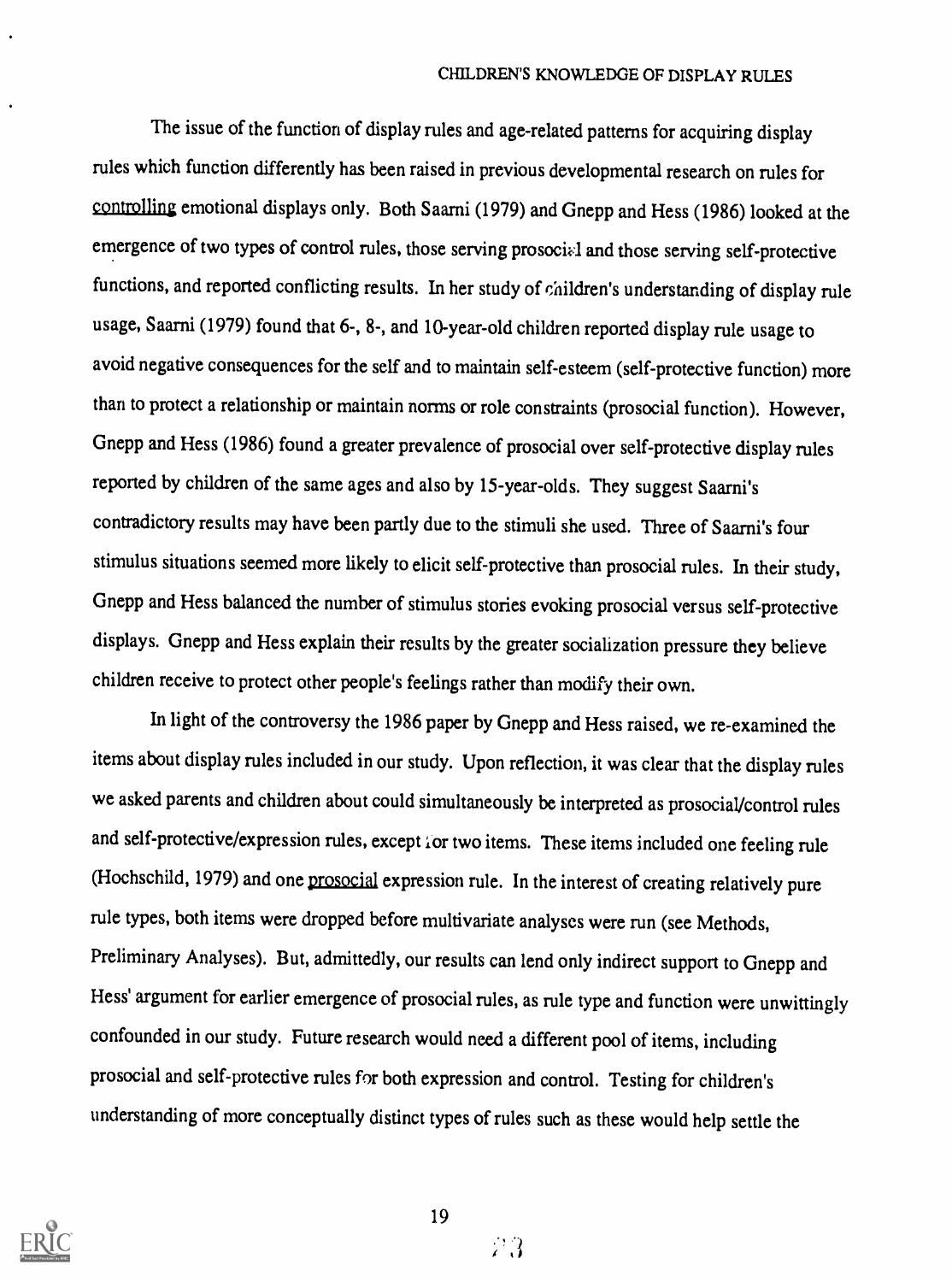dispute of whether prosocial display rules are learned earlier than self-protective display rules, regardless of whether emotional expression or control is promoted by the rules.

We expect that greater societal concern for controlling or expressing emotion in ways that protect others rather than the self is strongly communicated to children of all ages by adults and leads to earlier learning of prosocial rather than self-protective rules independent of rule type. Saarni (1990) found that children as young as 6 years made judgments very similar to adults' when appraising who is more likely to get hurt feelings if genuine emotions are displayed, and that such possibilities were very salient social context features for children. Children were also quite certain very controlling parental reactions could be expected if one hurt someone else's feelings by showing how one truly felt. A sample of adults confirmed the children's expectations. Further, there was not as consistent a pattern in children's expectations of how parents would respond if <sup>a</sup> child's own feelings were at risk, although an accepting parental reaction was more likely to be expected than not by children. There was also less consistency among the adults about likely parental reactions to children's "vulnerable self' than the "vulnerable other."

Apart from adult influence, another reason for predicting earlier learning of prosocial than self-protective rules, as discussed in the introduction to this paper, is the profile of relevant socialcognitive abilities available at earlier ages. In particular, developmental change in children's thinking about social regulation and themselves versus others seems pertinent. However, a comparative analysis of the development of self- and other-thinking is difficult because of the lack of such comparative study in the developmental literature (Damon & Hart, 1982, 1988; Hart & Damon, 1985; McGuire & McGuire, 1986). Still, some parts of the puzzle can be pieced together. Findings by several authors (Damon & Hart, 1982; Harter, 1988; Leahy & Shirk, 1985; Maccoby, 1984; Saarni, 1979, 1982) suggest that some thinking about oneself, including one's own internal emotional experiences and mechanisms for enhancing and protecting oneself, develops later than does thinking about others' emotional responses to the self and regulating one's own behavior accordingly. Hence, understanding of self-protective rules may be possible only later in development relative to understanding of prosocial rules.



20

 $\triangle$  4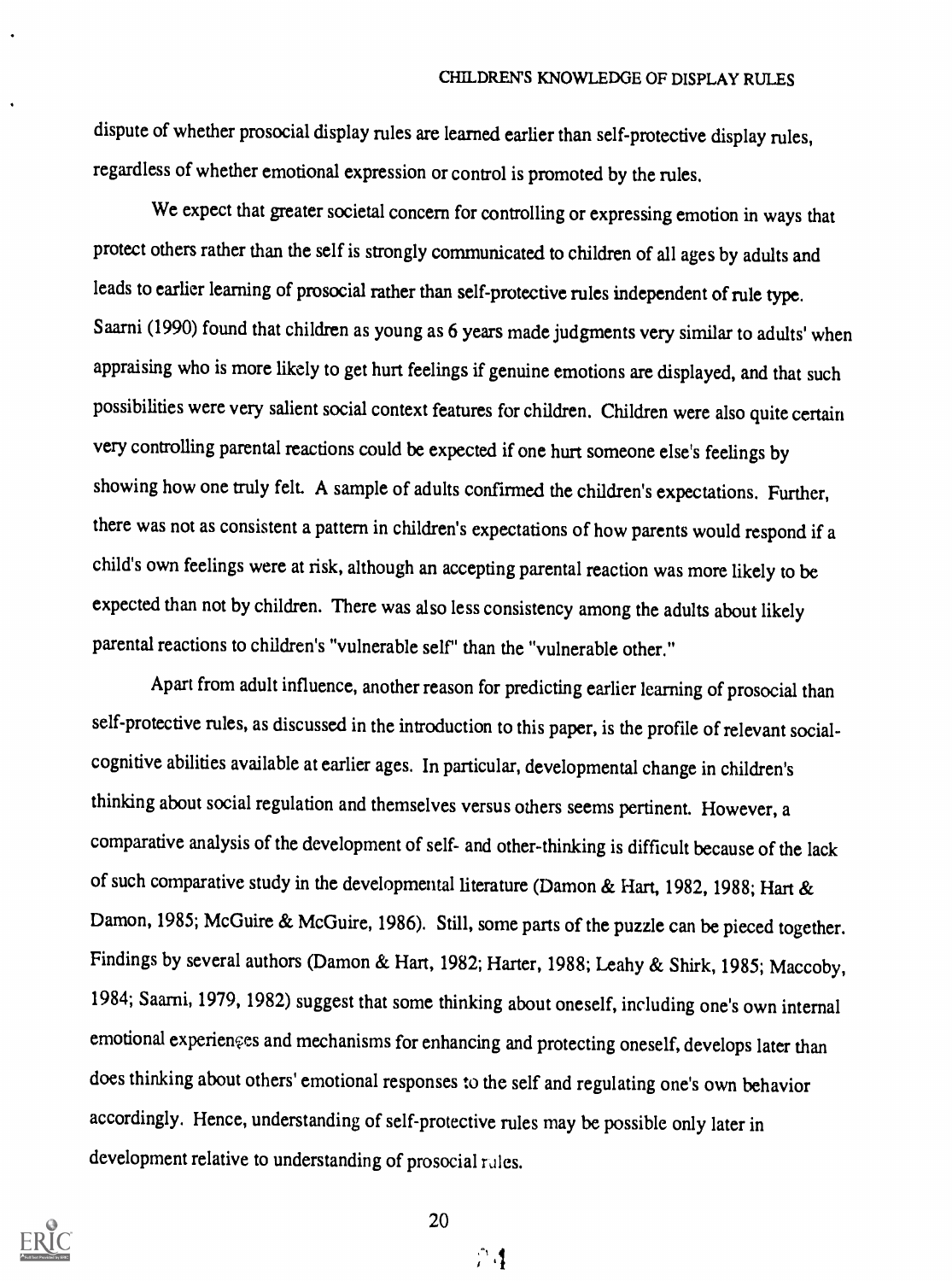Another area of social-cognitive developmental research to consider in predicting whether prosocial or self-protective display rules emerge first is children's conceptions of social rules. Turiel and his colleagues (Nucci & Turiel, 1978; Turiel, 1977, 1989; Weston & Turiel, 1980) have found that rules are not unitary concepts for children and that children from five to 11 years of age can distinguish different types of riles. In particular, school-aged children distinguish moral rules (those pertaining to inflicting harm on others) that are always in force from social convention rules (those pertaining to culturally sanctioned expectations about non-injurious behavior) that vary by culture and institution. Since prosocially motivated display rules might be considered examples of moral rules, one can conjecture that children's more absolute thinking about rules protecting others will contribute to younger children's clearer understanding about these rules, relative to their lesser knowledge of display rules motivated by self-interest.

The results of this study add to previous findings about children's relatively early understanding of rules about controlling or dissimulating emotional displays, and juxtapose them against fmdings of a different developmental pattern for knowledge of display rules about emotional expression. Although future research will be needed to untangle the specific reasons for these differences and the primary contexts for acquisition of both nile types, the present results regarding both expression and control rules lend weight to the argument that boys' and girls' knowledge of such rules reflects the social-cognitive abilities available to them and the societal importance placed on controlling the impact of inappropriate emotional displays on others. Expressing emotion in one's own interests appears to be somewhat less prominent in direct societal practices that influence the emotional knowledge of children.



21

.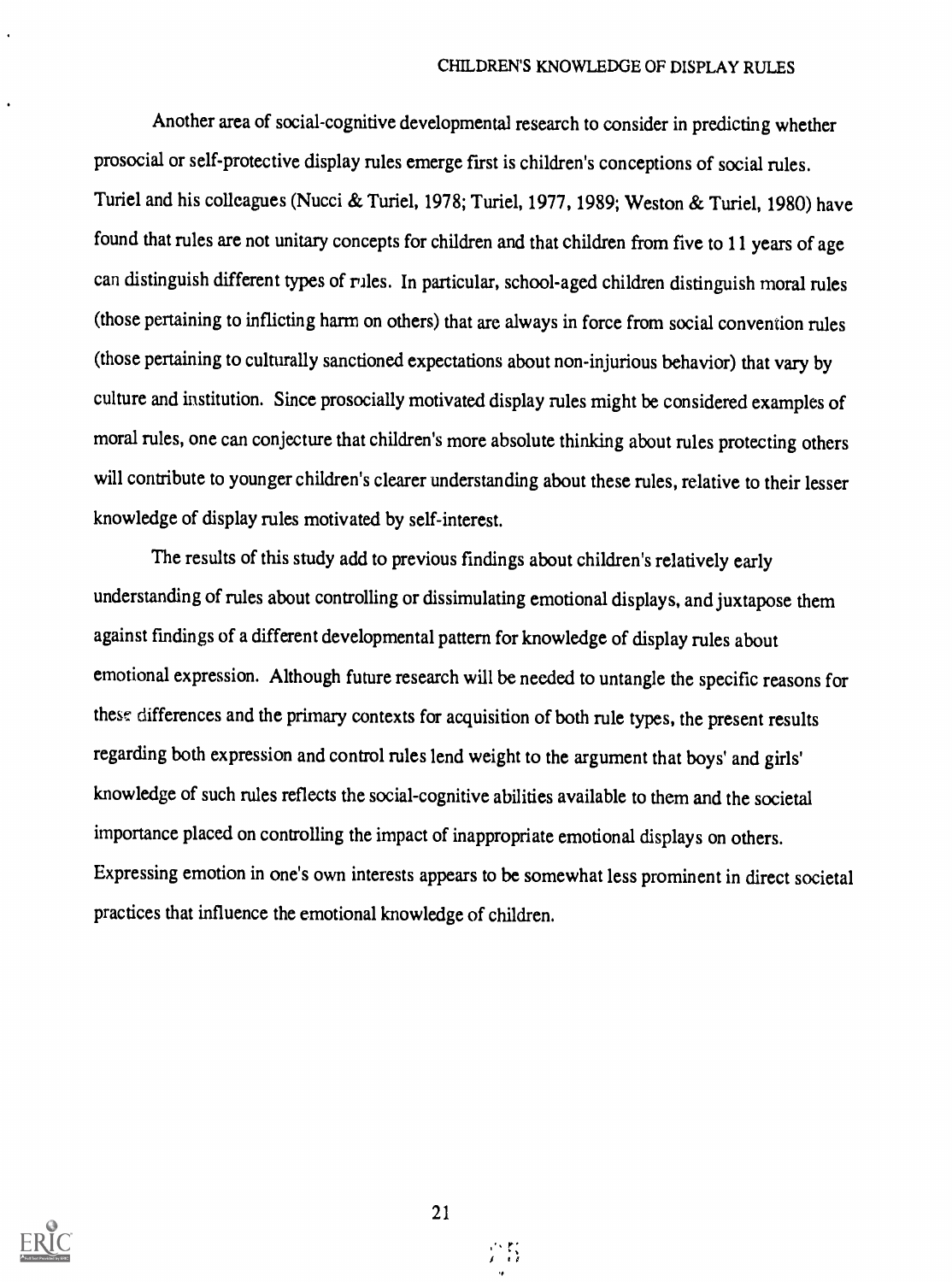

 $\ddot{\phantom{0}}$ 

CHILDREN'S KNOWLEDGE OF DISPLAY RULES

# Authors' Note

1. The authors would like to thank Laura Beizer Seidner for her help with the development of items for the Knowledge of Display Rules instrument used in this study.



 $\hat{\mathbf{v}}_{\text{in}}$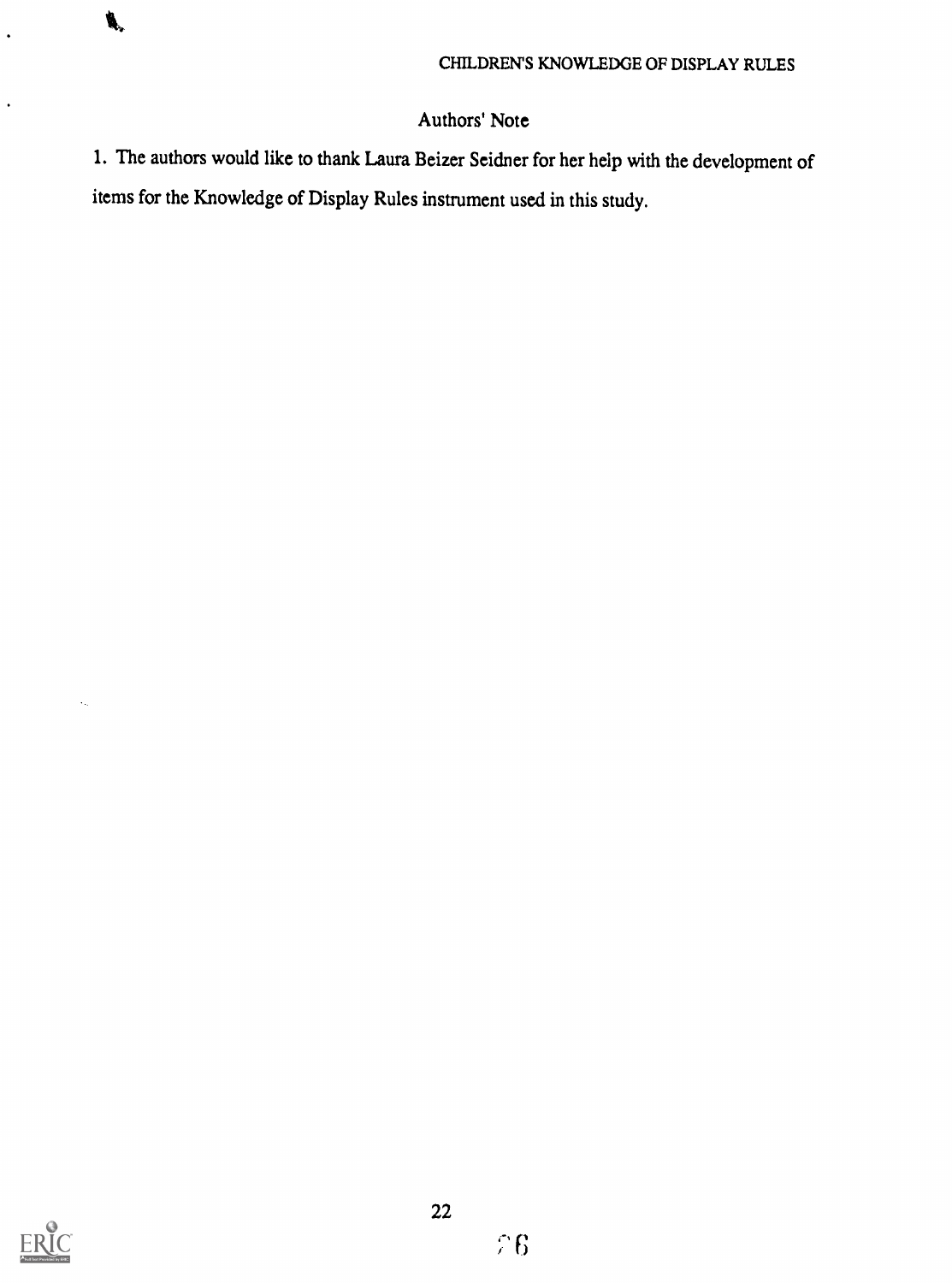# References

- Babchuck, W.A., Hames, R.B., & Thompson, R.A. (1985). Sex differences in the recognition of infant facial expressions of emotion: The primary caretaker hypothesis. Ethology and Sociobiology,  $6, 89-101$ .
- Balswick, J., & Avertt, C.P. (1977). Differences in expressiveness: Gender, interpersonal orientation, and perceived parental expressiveness as contributing factors. Journal of Marriage and the Family, 39, 121-127.
- Brody, L.R. (1985). Gender differences in emotional development: A review of theories and research. Journal of Personality, 53, 102-149.
- Cole, P.M. (1985). Display rules and the socialization of affective displays. In G. Zivin (Ed.), The development of expressive behavior: Biology-environment interactions (pp. 269-290). New York: Academic Press.
- Cole, P.M. (1986). Children's spontaneous control of facial expression. Child Development, 57, 1309-1321.
- Damon, W., & Hart, D. (1982). The d.  $\epsilon_1$  pment of self-understanding from infancy through adolescence. Child Development, 53, 841-864.
- Damon, W., & Hart, D. (1988). Self-understanding in childhood and adolescence. New York: Cambridge University Press.
- Dorr, A., Kovaric, P., & Doubleday, C. (in press). Age and content influences on children's perceptions of the realism of television families. Journal of Broadcasting and Electronic Media.
- Dorr, A., Kovaric, P., & Doubleday, C. (1989). Parent-child coviewing of television. Journal of Broadcasting and Electronic Media, 33(1), 35-51.
- Ekman, P., & Friesen, W.V. (1969). The repertoire of nonverbal behavior: Categories, origins, usage, and coding. Semiotica, 1., 49-98.

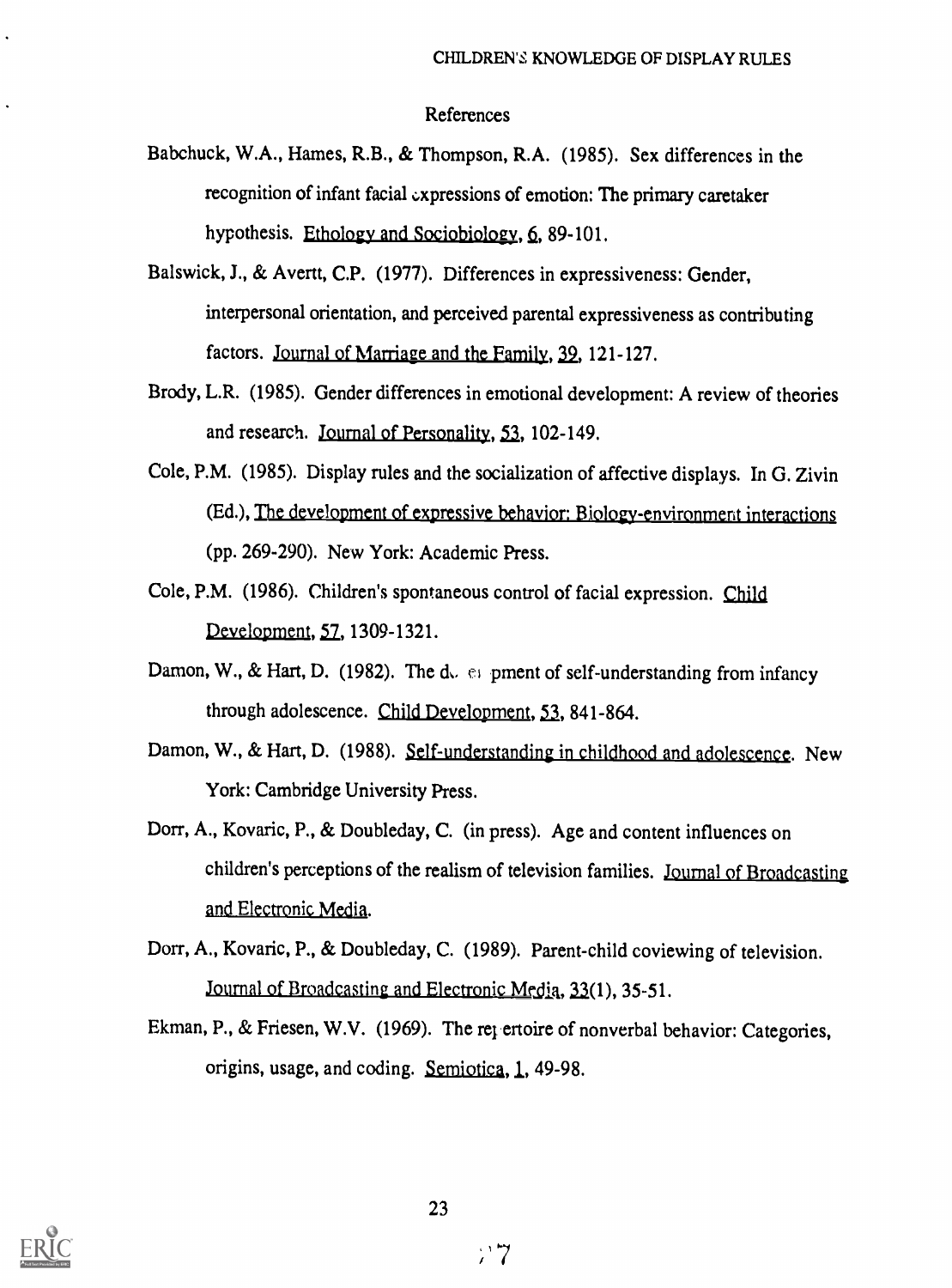- Francis, P.L., Lombardo, J.P., & Simon, L.J. (1987). Relation of sex and sex role to adults' ability to decode infants' emotion. Perceptual and Motor Skills, 65, 595-600.
- Ganong, L.H., & Coleman, M. (1985). Sex, sex roles, and emotional expressiveness. Journal of Genetic Psychology, 146(3), 405-411.
- Gnepp, J., & Hess, D.L.R. (1986). Children's understanding of verbal and facial display rules. Developmental Psychology, 22(1), 103-108.
- Halberstadt, A. (1984). Family expression of emotion. In C.Z. Malatesta & C.E. Izard (Eds.), Emotion in adult development (pp. 235-252). Beverly Hills, CA: Sage.
- Halberstadt, A.G. (1986). Family socialization of emotional expression and nonverbal communication styles and skills. Journal of Personality and Social Psychology, 51(4), 827-836.
- Hall, J. (1979). Gender, gender roles, and nonverbal communication skills. In R. Rosenthal (Ed.), Skill in nonverbal communication (pp. 32-67). Cambridge, MA: Oelgeschlager, Gunn, & Hain.
- Harkness, S., & Super, C.M. (1985). Child-environment interactions in the socialization of affect. In M. Lewis & C. Saarni (Eds.), The socialization of emotions (pp. 21- 36). New York: Plenum Press.
- Harris, P.L., Olthof, T., & Terwogt, M.M,. (1981). Children's knowledge of emotion. Journal of Child Psychology and Psychiatry,  $22$ ,  $247 - 61$ .
- Hart, D., & Damon, W. (1985). Contrasts between understanding self and understanding others. In R.L. Leahy (Ed.), The development of the self (pp. 151-178). Orlando, FL: Academic Press.
- Harter, S. (1988). Developmental processes in the construction of the self. In T.D. Yawkey & J. E. Johnson (Eds.), Integrative processes and socialization: Early to middle childhood (pp. 45-78). Hillsdale, NJ: Erlbaum.

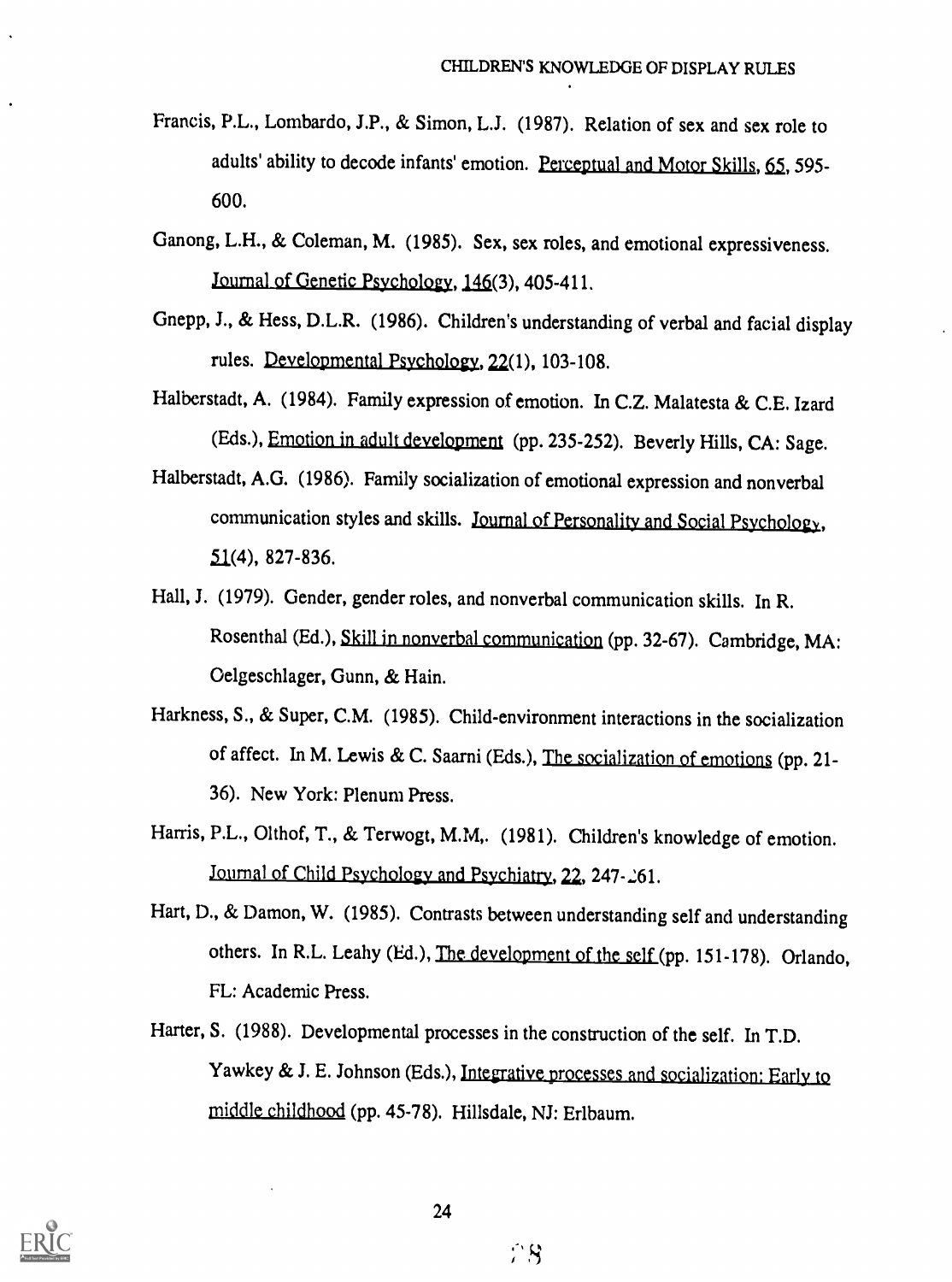Hochschild, A.R. (1979). Emotion work, feeling rules, and social structure. American Journal of Sociology, 85, 551-575.

Izard, C. (1977). Human emotions. New York: Plenum Press.

- Leahy, R.L., & Shirk, S.R. (1985). Social cognition and the development of the self. In R.L. Leahy (Ed.), The development of the self (pp. 123-151). Orlando, FL: Academic Press.
- Lewis, M., & Michalson, L. (1983). Children's emotions and moods. New York: Plenum Press.
- Lewis, M., & Saarni, C. (Eds.). (1985). The socializatior of emotions. New York: Plenum Press.
- Lutz, C.A. (1985). Cultural patterns and individual differences in the child's emotional meaning system. In M. Lewis & C. Saarni (Eds.), The socialization of emotions (pp. 37-53). New York: Plenum Press.
- Lutz, C.A. (1990). Engendered emotion: Gender, power, and the rhetoric of emotional control in American discourse. In C.A. Lutz & L. Abu-Lughod (Eds.), Language and the politics of emotion, (pp. 69-91). Cambridge, MA: Cambridge University Press.
- Maccoby, E.F. (1984). Socialization and developmental change. Child Development, 55, 317-328.
- Maccoby, E.E. (1990). Gender and relationships: A developmental account. American Psychologist,  $45(4)$ , 513-520.
- Malatesta, C.Z., & Haviland, J.M. (1982). Learning display rules: The socialization of emotion expression in infancy. Child Development, 53, 991-1003.
- Matsumoto, D., & Ekman, P. (1989). American-Japanese cultural differences in intensity ratings of facial expressions of emotion. Motivation and Emotion, 13(2), 143-157.

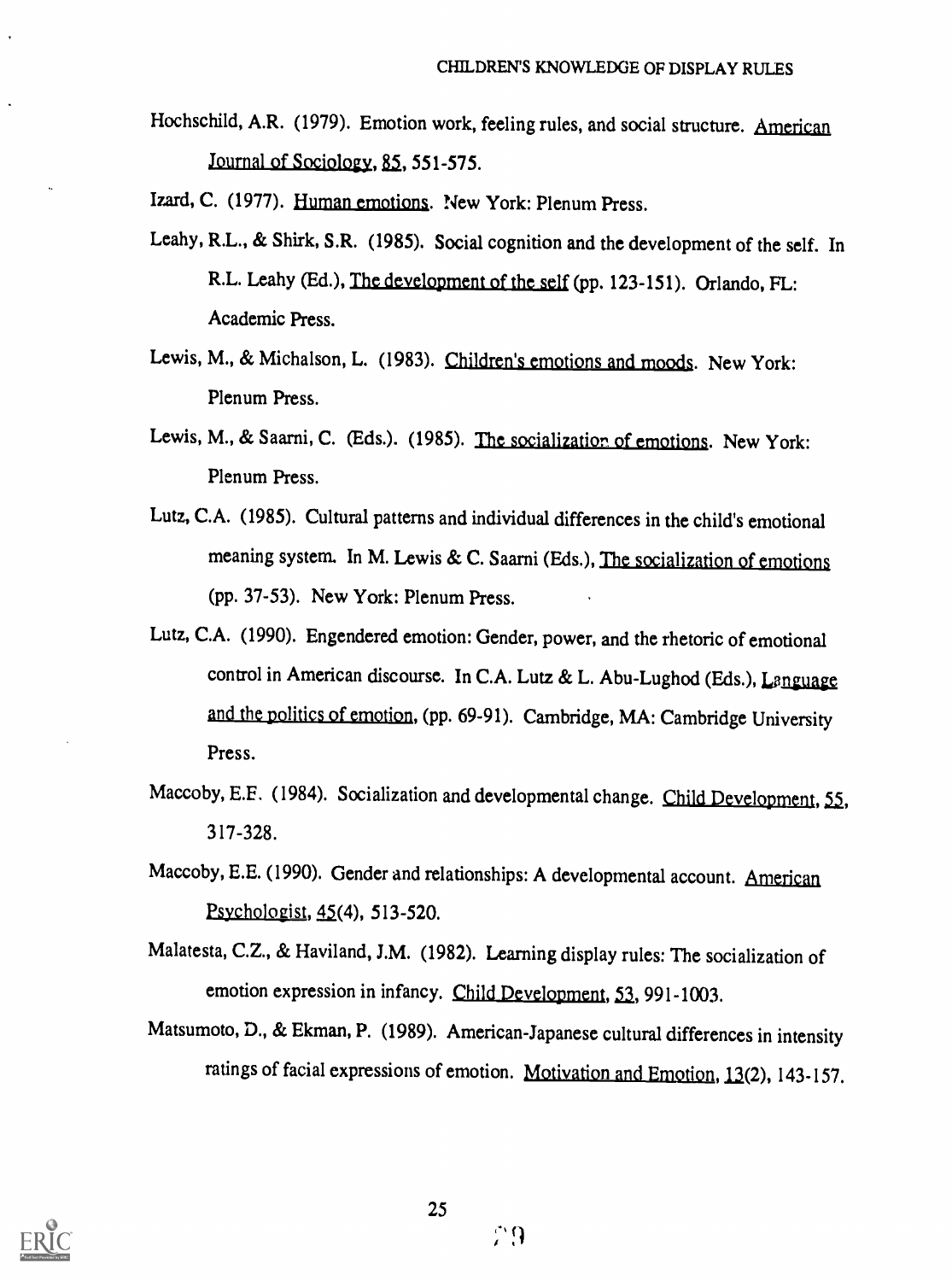- McGuire, W.J., & McGuire, C.V. (1986). Differences in conceptualizing self versus conceptualizing other people as manifested in contrasting verb types used in natural speech. Journal of Personality and Social Psychology, 51, 1135-1143.
- Moos, R., & Moos, B. (1981). Family environment scale manual. Palo Alto, CA: Consulting Psychologists Press, Inc.
- Noller, P. (1986, August). Sex differences in nonverbal communication: Advantage lost or supremacy regained? Paper presented at the annual convention of the American Psychological Association, Washington, D.C.
- Nucci, L.P., & Turiel, E. (1978). Social interactions and the development of social concepts in preschool children. Child Development, 49, 400-407.
- Rosenthal, R., & DePaulo, B.M. (1979). Sex differences in accommodation in nonverbal communication. In R. Rosenthal (Ed.), Skill in nonverbal communication\_(pp. 68- 103). Cambridge, MA: Oelgeschlager, Gunn, & Hain.
- Saarni, C. (1979). Children's understanding of display rules for expressive behavior. Developmental Psychology, 15(4), 424-429.
- Saarni, C. (1982). Social and affective functions of nonverbal behavior: Developmental concerns. In R.S. Feldman (Ed.), Development of nonverbal behavior in children (pp. 123-147). New York: Springer.
- Saarni, C. (1984). An observational study of children's attempts to monitor their expressive behavior. Child Development, 55, 1504-1513.
- Saarni, C. (1985). Indirect processes in affect socialization. In M. Lewis & C. Saarni (Eds.), The socialization of emotions, (pp. 187-209). New York: Plenum Press.
- Saarni, C., & Crowley, M. (1990). The development of emotion regulation: Effects on emotional state and expression. In Blechman, E.A. (Ed.), Emotions and the family for better or for worse, (pp. 53-74). Hillsdale, NJ: Erlbaum.
- Saarni, C., & Harris, P.L. (1989). Children's understanding of emotion. New York: Cambridge University Press.



26 $\mathbb{G}$ ()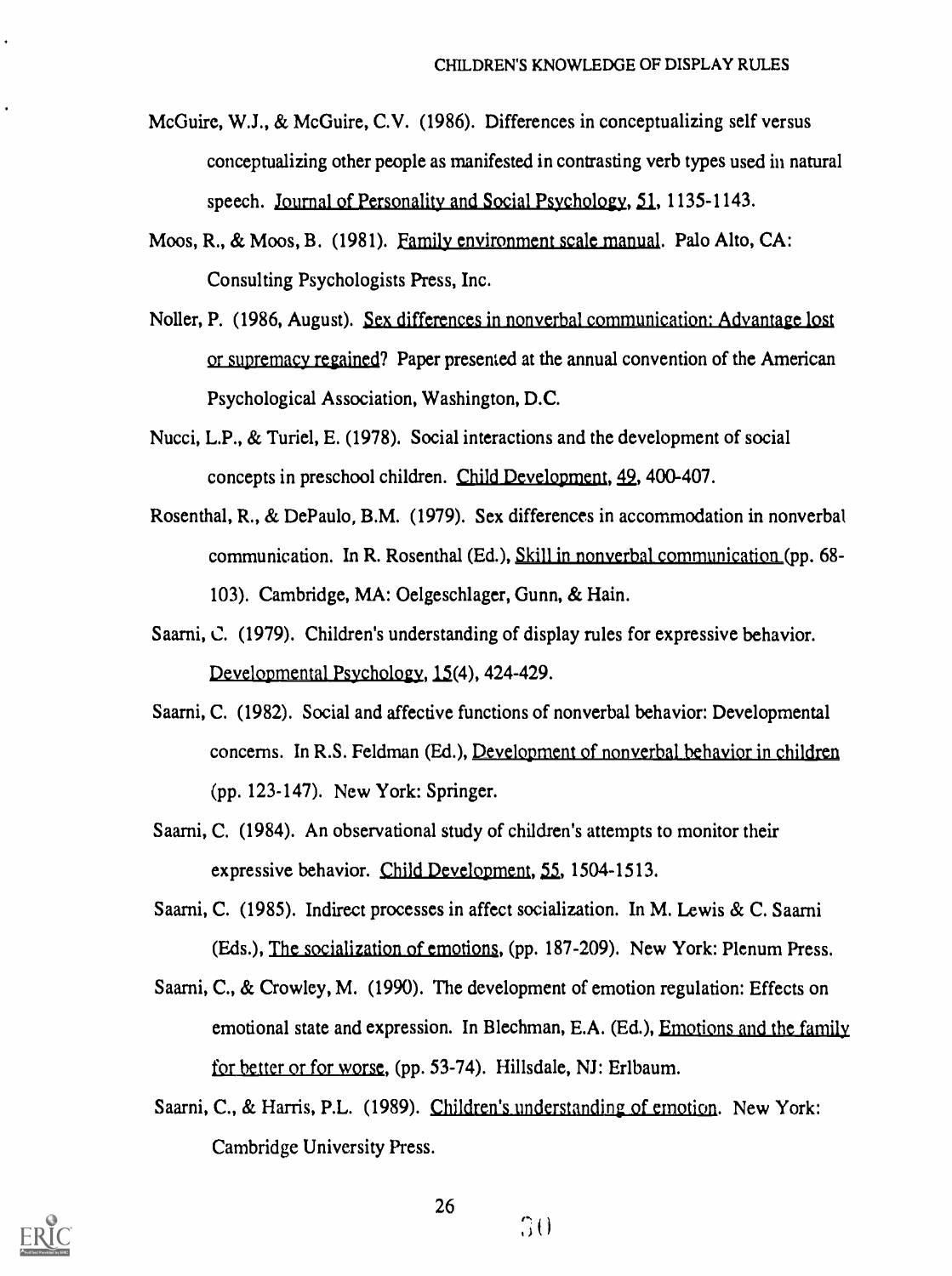- Shennum, W.A., & Bugental, D.B. (1982). The development of control over affective expression in nonverbal behavior. In R.S. Feldman (Ed.), Development of nonverbal behavior in children (pp. 101-121). New York: Springer.
- Strayer, J. (1985). Current research in affective development. Journal of Children in Contemporary Society, 17(4), 37-55.
- Strayer, J. (1986). Children's attributions regarding the situational determinants of emotion in self and others. Developmental Psychology, 22, 649-654.
- Taylor, D.A., & Harris, P.L. (1984). Knowledge of strategies for the expression of emotion among normal and maladjusted boys: A research note. Journal of Child Psychology and Psychiatry, 25, 141-145.
- Tomkins, S. (1979). Affect. imagery. consciousness (Vol. III). New York: Springer.
- Turiel, E. (1977). Distinct conceptual and developmental domains: Social convention and morality. In C.B. Keasy (Ed.), Nebraska Symposium on Motivation, vol. 25 (pp. 77-116). Lincoln, NA: University of Nebraska Press.
- Turiel, E. (1989). Domain-specific social judgments and domain ambiguities. Merrill-Palmer Quarterly,  $35(1)$ , 89-114.
- Weston, D.R., & Turiel, E. (1980). Act-rule relations: Children's concepts of social rules. Developmental Psychology, 16(5), 417-424.
- Zivin, G. (1986). Processes of expressive behavior development. Merrill-Palmer Quarterly, 22(2), 103-140.

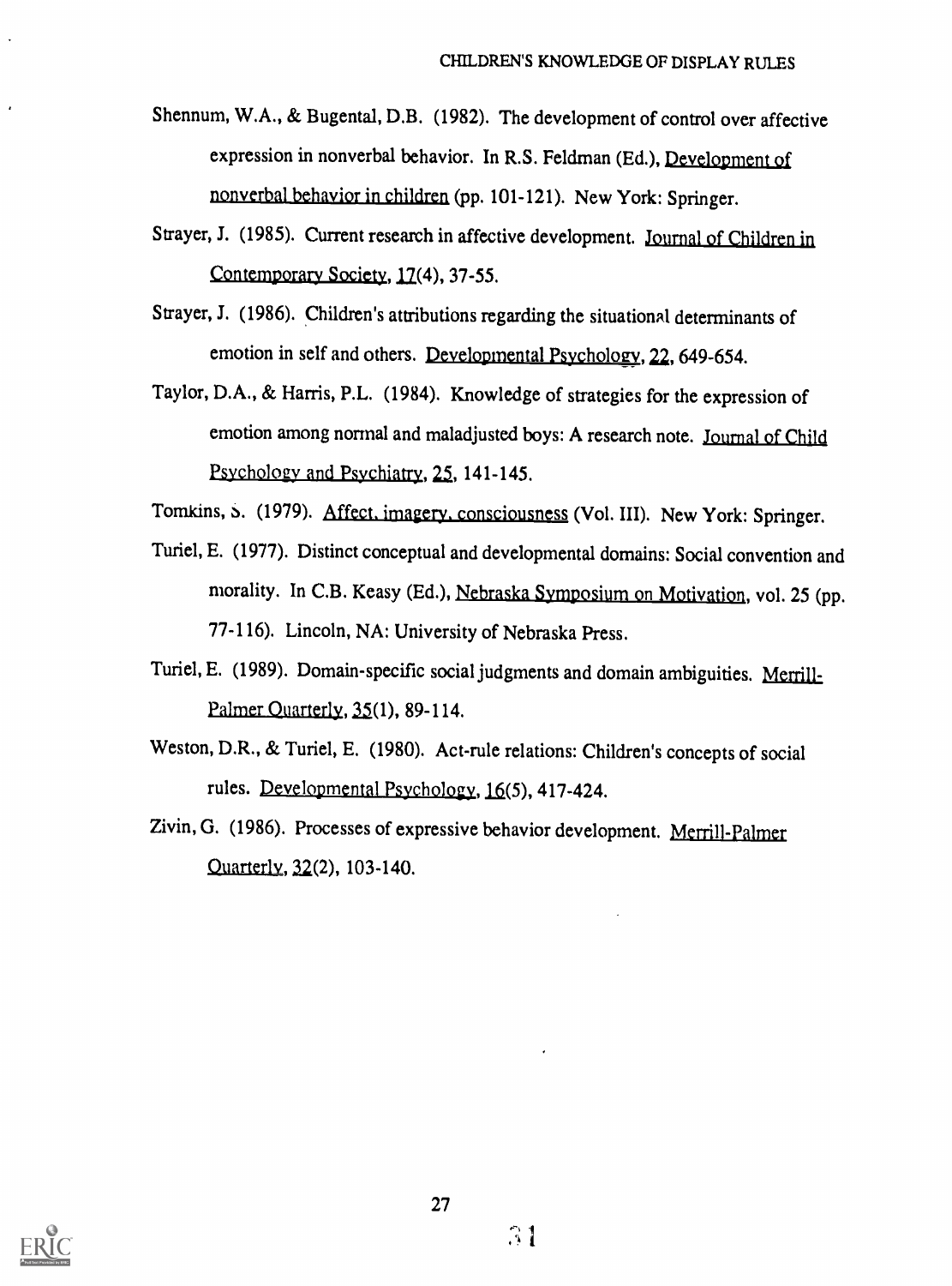$\ddot{\phantom{1}}$ 

 $\mathbf{I}$ 

Parents' and Children's Mean Estimates of Adult Consensus on Display Rules

|    |                                                                                                                                                |                |                         |                                 | Age Group                       |                                  |                                  |
|----|------------------------------------------------------------------------------------------------------------------------------------------------|----------------|-------------------------|---------------------------------|---------------------------------|----------------------------------|----------------------------------|
|    | Item                                                                                                                                           |                | Parents<br>$(n=1, 270)$ | All<br>Children<br>$(n=1, 692)$ | $7 - yr -$<br>olds<br>$(n=510)$ | $11 - yr -$<br>olds<br>$(n=612)$ | $15 - yr -$<br>olds<br>$(n=570)$ |
| 1. | Children should shout at<br>their parents when the<br>children are angry (R)                                                                   | M<br><b>SD</b> | 4.26<br>.99             | 4.39<br>1.05                    | 4.28<br>1.19                    | 4.37<br>1.03                     | 4.51<br>.92                      |
| 2. | Parents should show their<br>kids when the kids make<br>them happy                                                                             | M<br><b>SD</b> | 4.69<br>.63             | 4.08<br>1.13                    | 4.33<br>1.09                    | 4.06<br>1.18                     | 3.89<br>1.09                     |
| 3. | Mothers should share with<br>fathers their excitement<br>about receiving good news                                                             | M<br><b>SD</b> | 4.61<br>.69             | 4.18<br>1.04                    | 4.20<br>1.14                    | 4.16<br>1.04                     | 4.18<br>.95                      |
| 4. | Kids should show their<br>parents when they have<br>really strong negative<br>(bad) feelings                                                   | M<br><b>SD</b> | 3.64<br>1.15            | 3.81<br>1.32                    | 4.14<br>1.30                    | 3.79<br>1.30                     | 3.52<br>1.29                     |
| 5. | Girls should boss their<br>little brothers around<br>when the girls are in a<br>bad mood (R)                                                   | M<br>SD        | 4.68<br>.74             | 4.49<br>1.11                    | 4.41<br>1.24                    | 4.42<br>1.18                     | 4.63<br>.85                      |
| 6. | Kids should tell their<br>parents when they are<br>upset about things that<br>happened at school                                               | M<br><b>SD</b> | 4.69<br>.63             | 4.28<br>1.05                    | 4.57<br>.92                     | 4.22<br>1.13                     | 4.10<br>1.03                     |
| 7. | Kids should feel guilty if<br>they stop and help a kid<br>who's hurt when their<br>mother has told them to come<br>right home after school (R) | M<br><b>SD</b> | 3.91<br>1.34            | 3.54<br>1.76                    | 2.83<br>1.97                    | 3.58<br>1.71                     | 4.12<br>1.35                     |
| 8. | A mother should let her<br>teenage kids go on vacation SD<br>with a cousin, even though<br>the mother will be sad<br>that they're gone         | M              | 3.84<br>1.19            | 3.12<br>1.43                    | 2.86<br>1.65                    | 3.11<br>1.33                     | 3.37<br>1.29                     |
| 9. | Parents should be angry at<br>kids when they get home<br>late for dinner because the<br>kids went with a sick friend<br>to the hospital (R)    | M<br><b>SD</b> | 3.77<br>1.38            | 3.67<br>1.59                    | 3.12<br>1.88                    | 3.90<br>1.42                     | 3.93<br>1.32                     |

(table continues)

 $\ddot{\phantom{a}}$ 

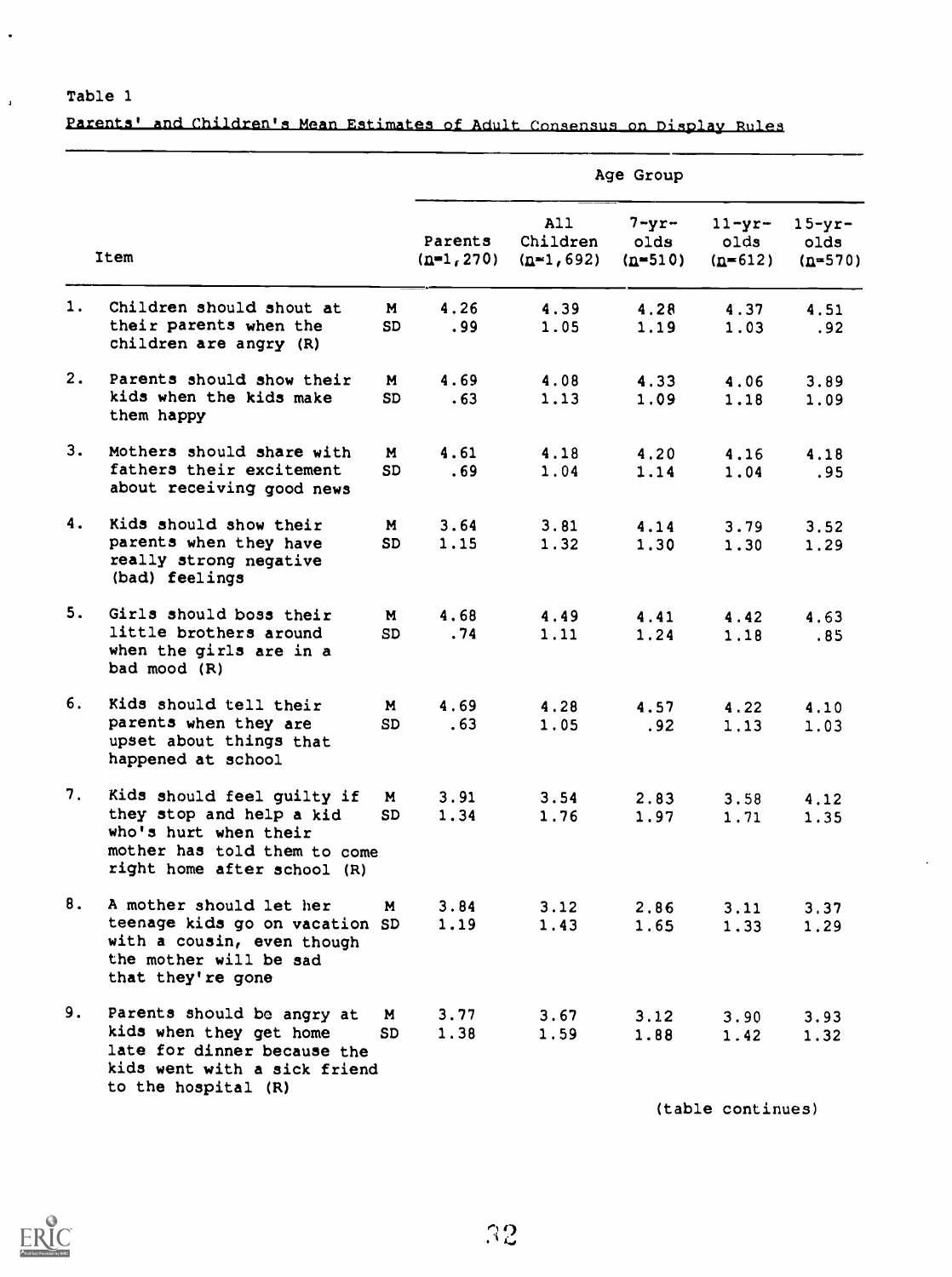Item 10. A 12-year-old boy should cry in front of a brother or sister when he is sad because his dog has died 11. An 8-year-old boy should tell his mother if he is scared because another kid says he is going to beat him up 12. A big kid should brag a lot when she is excited about beating her little sister in a race (R) 13. Kids should get angry and yell at their little brothers when the brothers make mistakes (R) Parents (n=1,270) All Children (n=1,692)  $7 - yr$ olds  $(n=510)$  $11 - yr$ olds  $(n=612)$ 15-yrolds (n=570) M 4.26 3.34 3.66 3.27 3.13 SD 1.02 1.61 1.67 1.60 1.53 M 4.62 4.24 4.17 4.36 4.16 SD .71 1.20 1.43 1.06 1.09 M 4.37 4.23 3.87 4.42 4.36 SD .95 1.23 1.60 1.00 .98 M 4.50 4.20 4.20 4.16 4.23 SD .84 1.21 1.34 1.20 1.08

Age Group

Note: Display rules were prefaced by the question "How many adults very much like you think that" (parents) or "How many grown-ups like your parents and their friends think that" (children). Responses were percentages ranging from 0-100 in 20% increments which were scored 0-5. Scales for items in the table followed by an (R) were reversed. In item 4, the word "negative" was replaced with the word "bad" in the child version of the questionnaire.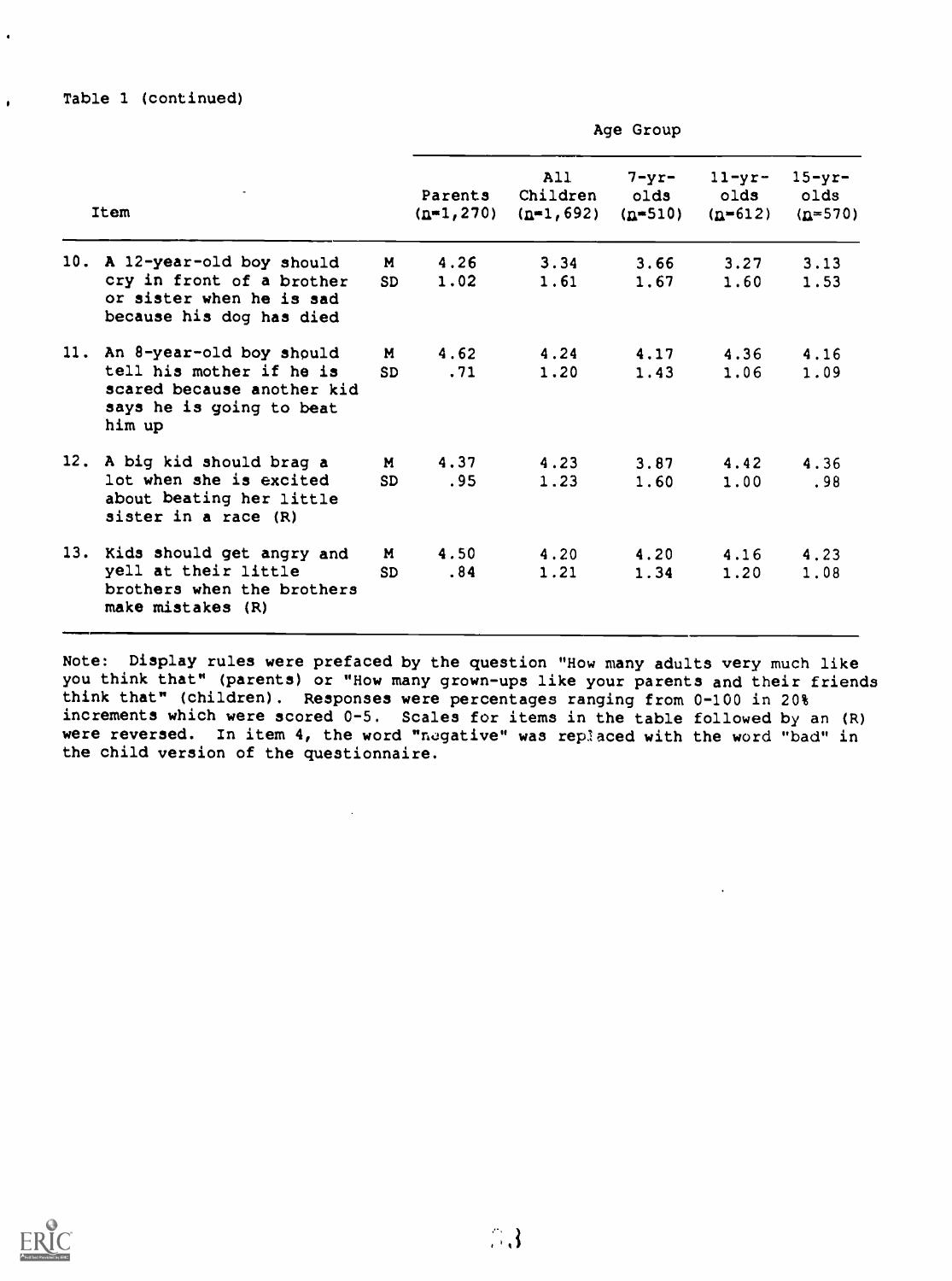Factor Structures of Parents' and Children's Estimates of Adult Consensus on Display Rules for Emotional Expression and Control

|                             |                              |                                                             |                          |                                   |                              | Age Group                          |                |                                    |                              |                              |                     |
|-----------------------------|------------------------------|-------------------------------------------------------------|--------------------------|-----------------------------------|------------------------------|------------------------------------|----------------|------------------------------------|------------------------------|------------------------------|---------------------|
|                             |                              | A11<br>Children<br>Parents<br>$(n = 620)$<br>$(n = 1, 682)$ |                          | $7 - yr -$<br>olds<br>$(n - 510)$ |                              | $11 - yr -$<br>olds<br>$(n = 604)$ |                | $15 - yr -$<br>olds<br>$(n = 568)$ |                              |                              |                     |
| Item                        | ${\bf E}$                    | $\mathbf C$                                                 | $\bf E$                  | $\mathbf C$                       | $\mathbf E$                  | $\mathbf C$                        | $\bf E$        | $\mathbf C$                        | $\mathbf E$                  | $\mathbf{C}$                 |                     |
| Alpha                       | .71                          | .62                                                         | .57                      | .54                               | .49                          | .52                                | .55            | .60                                | .66                          | .46                          | $\pmb{\mathcal{L}}$ |
| 11. Boy scared              | .76                          | $\blacksquare$                                              | .41                      | $\blacksquare$                    | .34                          | $\blacksquare$                     | .40            | -                                  | .55                          |                              |                     |
| 6. Kids tell upset          | .64                          | $\blacksquare$                                              | .56                      | $\overline{\phantom{a}}$          | .46                          | $\blacksquare$                     | .48            | $\hbox{\small -}$                  | .64                          | $\rightarrow$                |                     |
| 10. Boy cry                 | .57                          | $\blacksquare$                                              | .43                      | $\hbox{\small -}$                 | .32                          | $-.23$                             | .44            | $\overline{\phantom{0}}$           | .46                          |                              |                     |
| 4. Kids show bad feelings   | .48                          | $\blacksquare$                                              | .53                      | $\hbox{ }$                        | .46                          | $\blacksquare$                     | .51            | -                                  | .56                          | $\qquad \qquad \blacksquare$ |                     |
| 3. Mothers share excitement | .45                          | $\overline{\phantom{a}}$                                    | .38                      | $\overline{\phantom{m}}$          | .48                          | $\blacksquare$                     | .33            | $\hbox{\small -}$                  | .43                          | $\blacksquare$               |                     |
| 13. Kids get angry          | $\blacksquare$               | .61                                                         | $\blacksquare$           | .62                               | $\blacksquare$               | .69                                | $\bullet$      | .62                                | $\qquad \qquad \blacksquare$ | .66                          |                     |
| 5. Girls boss               | $\blacksquare$               | .58                                                         | $\blacksquare$           | .45                               | $\qquad \qquad \blacksquare$ | .45                                | $\blacksquare$ | .50                                | $\blacksquare$               | .31                          |                     |
| 12. Big kid brag            | $\qquad \qquad \blacksquare$ | .53                                                         | $\overline{\phantom{a}}$ | .57                               | $\blacksquare$               | .56                                | $\blacksquare$ | .59                                | $\blacksquare$               | .55                          |                     |
| 1. Children shout           | $\blacksquare$               | .48                                                         | $\blacksquare$           | .29                               | .17                          | .16                                | $\blacksquare$ | .40                                | $\overline{\phantom{0}}$     | .32                          |                     |
| 9. Parents angry            | $\qquad \qquad \blacksquare$ | .32                                                         | $\blacksquare$           | .30                               | $\blacksquare$               | .24                                | $\blacksquare$ | .32                                | $\overline{\phantom{a}}$     | .15                          |                     |

Note: Factor C = Control, Factor E = Expression.

Loadings on factors indicated by a "-" were  $\leq$   $|.15|$ .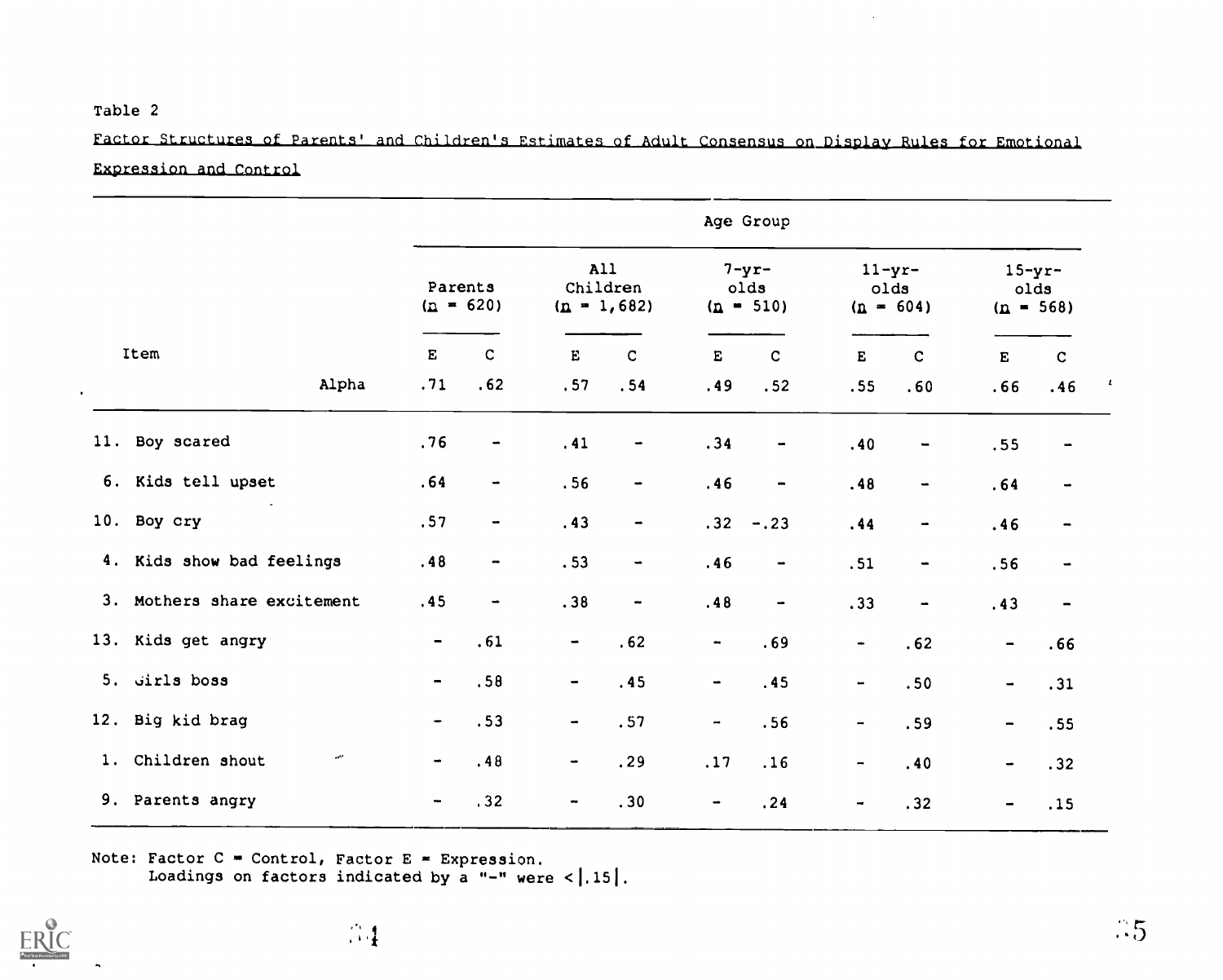$\bullet$ 

 $\mathcal{I}$ 

parents' and Children's Mean Estimates of Adult Consensus on Display Rules for Emotional Expression and Control

|                   |             | Age Group                      |                                  |                                  |                      |                    |  |  |
|-------------------|-------------|--------------------------------|----------------------------------|----------------------------------|----------------------|--------------------|--|--|
| Rule Type         |             | $7 - yr -$<br>olds<br>$(n=89)$ | $11 - yr -$<br>olds<br>$(n=129)$ | $15 - yr -$<br>olds<br>$(n=152)$ | Parents<br>$(n=370)$ | Total<br>$(n=740)$ |  |  |
| Expression        | $\mathbf M$ | 4.08 <sub>a</sub>              | 3.97a                            | 3.88 <sub>a</sub>                | 4.30 <sub>b</sub>    | 4.13f              |  |  |
|                   | <b>SD</b>   | .75                            | .84                              | .76                              | .61                  | .73                |  |  |
| Control           | $\mathbf M$ | 3.93 <sub>c</sub>              | 4.39 <sub>d</sub>                | 4.36d                            | 4.30 <sub>d</sub>    | 4.28 <sub>q</sub>  |  |  |
|                   | SD          | .79                            | .60                              | .54                              | .64                  | .65                |  |  |
| Total             | $\mathbf M$ | 4.00 <sub>e</sub>              | 4.18ef                           | 4.12 <sub>e</sub>                | 4.30f                | 4.20               |  |  |
| (Expression and   | <b>SD</b>   | .59                            | .60                              | .48                              | .49                  | .53                |  |  |
| Control Combined) |             |                                |                                  |                                  |                      |                    |  |  |

Note: For age group within rule type and age group and rule type within margin total, means with different subscripts differ significantly at p<.05.